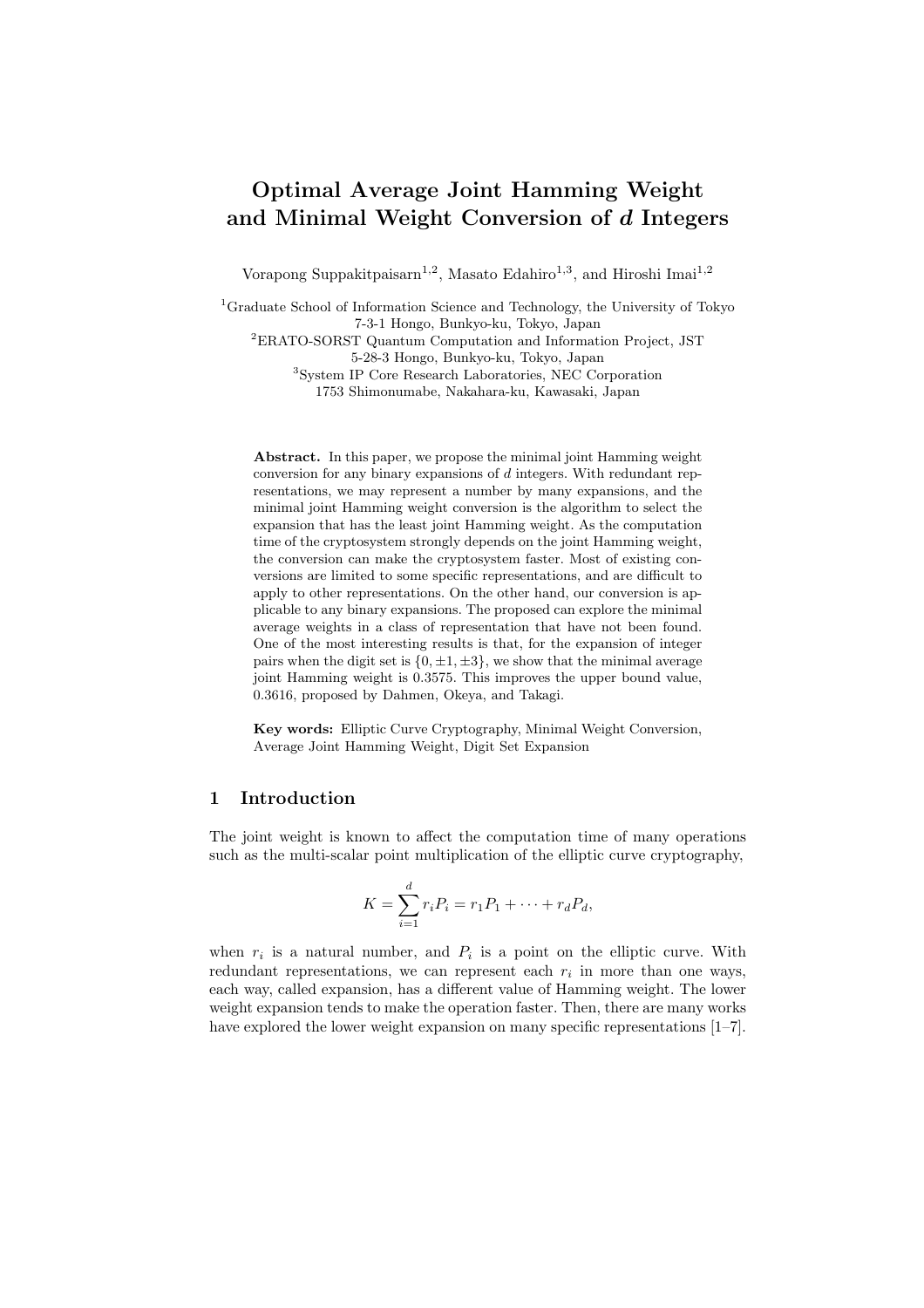These include the work by Solinas [1], which proposes the minimal joint weight expansion on an integer pair when the digit set is  $\{0, \pm 1\}$ . Also, the work by Heuberger and Muir [2, 3] presents the expansions for the digit set

$$
\{-l, -(l-1), \ldots, -1, 0, 1, \ldots, u-1, u\}
$$

for any natural number  $l$ , and positive integer  $u$ .

However, the minimal weight conversions of many digit sets have not been found in the literature. This causes by the fact that most of the previous works used the mathematical construction of the representation, which is hard to be found in many digit sets, for finding the conversion and the average weight.

On the other hand, we propose the conversion and the algorithm to find the average weight without concerning that mathematical construction. This enables us to find the conversions and the average weight of many interesting digit sets, in which the mathematical construction is complex. For instance,  $\{0, \pm 1, \pm 3\}$ [8], that uses the same amount of memory to store the pre-computed points as  $\{0, \pm 1, \pm 2\}$ , but is proved to has lower minimal average weight when  $d = 2$ .

As our conversion is proposed for any digit sets, it might not be as fast as most of the algorithms for the specific digit set in the literatures. But, we believe that the implementer can use our algorithm as a framework, and produce more efficient algorithm for their specific digit set.

Then, we propose the algorithm to construct the Markov chain for analyzing the average joint Hamming weight from the minimal weight conversion. The Markov chain can be used for finding the minimal average weight of  $d$  integers, when

$$
\{0, \pm 1, \pm A\} \subseteq Ds,
$$

if Ds is the digit set, and  $\Lambda = \max DS$ .

One of the most interesting is the expansion when the digit set is  $\{0, \pm 1, \pm 3\}$ , and  $d = 2$ . For this digit set, many previous works have proposed the construction, the conversion, and the analysis. They can find the upper bound for the minimal average joint Hamming weight. We can find the minimal average joint Hamming weight for this digit set, which is 0.3575. This improves the lowest upper bound in the literatures proposed by Dahmen, Okeya, and Takagi [5, 6], that is 0.3616.

To conclude, our contribution is this paper are:

- 1. We use the dynamic programming technique to propose the minimal weight conversion that can be applied to any digit sets, and we prove the optimality of the algorithm in Appendix B.
- 2. We propose the algorithm to find the minimal average joint hamming weight for a class of digit sets, and we prove the minimality of the value in Appendix C.

The remainder of this paper is organized as follows: We discuss the background knowledge of this research in Section 2. In Section 3, we propose the minimal weight conversion algorithm, with the explanation and the example.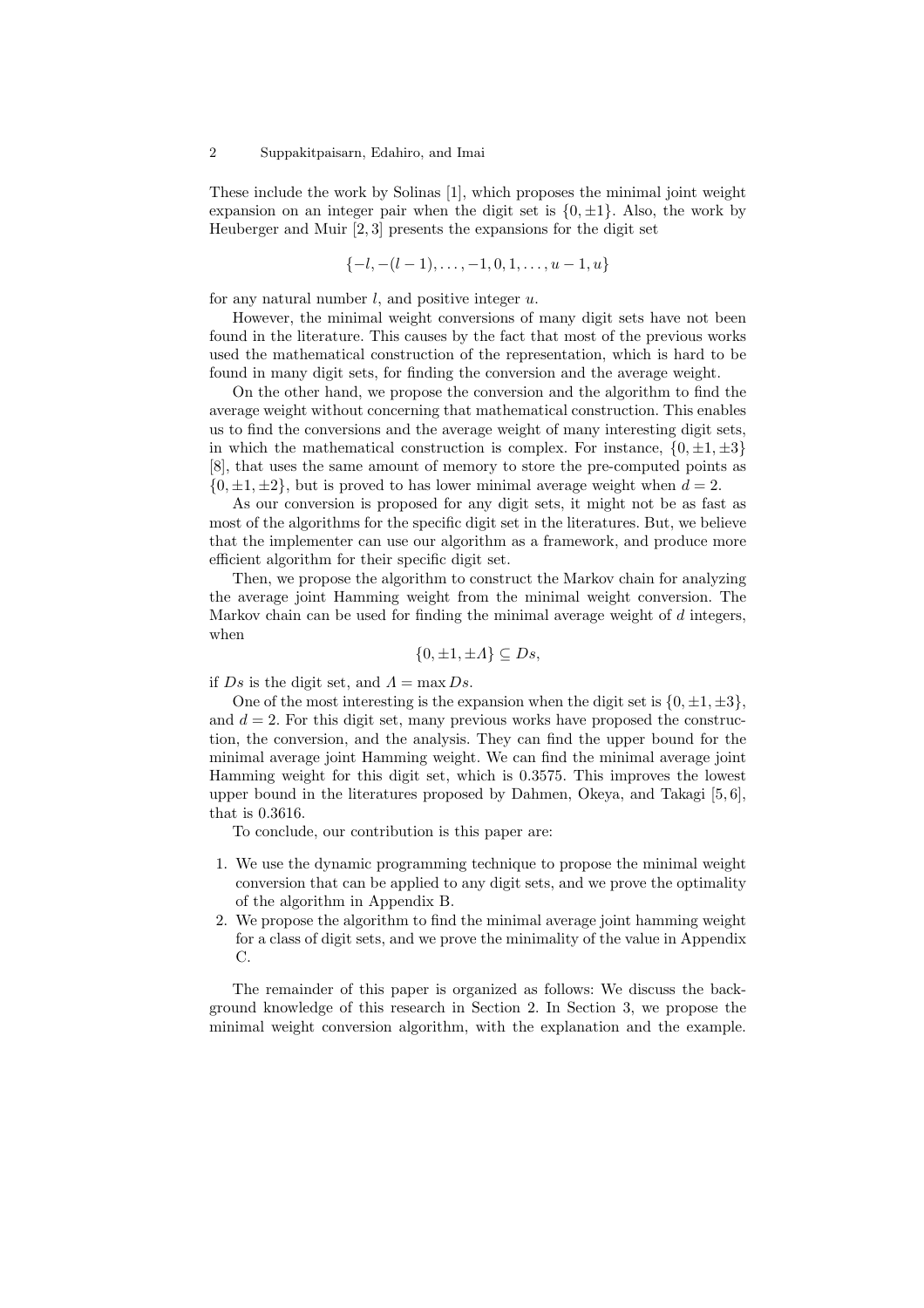In Section 4, we present the algorithm to construct the Markov chain used for analyzing the digit set expansion from the conversion in Section 3. Then, we use that Markov chain to find the minimal average joint Hamming weight. Last, we conclude the paper in Section 5.

# 2 Definition

Let  $Ds$  be the digit set mentioned in Section 1,  $n, d$  be a positive integer,  $E\{Ds, d\}$  be a function from  $\mathbb{Z}^d$  to  $(Ds^n)^d$  such that if

$$
E\{Ds,d\}(r_1,\ldots,r_d) = \langle (e_{1,n-1} \ e_{1,n-2} \ldots e_{1,0}), \ldots, (e_{d,n-1} \ e_{d,n-2} \ldots e_{d,0}) \rangle
$$
  
=  $\langle (e_{i,t})_{t=0}^{n-1} \rangle_{i=1}^d$ ,

where

$$
\sum_{t=0}^{n-1} e_{i,t} 2^t = r_i,
$$

where  $r_i \in \mathbb{Z}$  and  $e_{i,t} \in Ds$  for all  $1 \leq i \leq d$ . We call  $E\{Ds, d\}$  as the conversion, and we call  $\langle (e_{i,t})_{t=0}^{n-1} \rangle_{i=1}^d$  as the expansion of  $r_1, \ldots, r_d$  by the conversion  $E\{Ds, d\}$ . As a special case, let  $E_b\{d\}$  be the binary conversion changing the integer to its binary representation where  $Ds = \{0, 1\}.$ 

$$
E_b\{1\}(12) = \langle (1100) \rangle,
$$
  

$$
E_b\{2\}(12, 21) = \langle (01100), (10101) \rangle.
$$

We also define a tuple of t-th bit of  $r_i$  as,

$$
E_b\{d\}(r_1,\ldots,r_d)|_t=\langle e_{1,t},\ldots,e_{d,t}\rangle.
$$

Next, we define the joint Hamming weight function of integer  $r_1, \ldots r_d$  represented by the conversion  $E\{Ds, d\}$ ,  $JW_{E\{Ds, d\}}(r_1, \ldots, r_d)$ , that is

$$
w_t = \begin{cases} 0 & \text{if } E\{Ds, d\}(r_1, \dots, r_d)|_t = \langle \mathbf{0} \rangle, \\ 1 & \text{otherwise} \end{cases}
$$

$$
JW_{E\{Ds, d\}}(r_1, \dots, r_d) = \sum_{t=0}^{n-1} w_t.
$$

For instances,  $JW_{E_b{1}}(12) = 2$ ,  $JW_{E_b{2}}(12, 21) = 4$ .

The computation time of the scalar point multiplication in Section 1 depends on the joint Hamming weight. This is because we deploy the double-and-add method, that is

$$
K = \sum_{i=0}^{d} r_i P_i = 2(\dots(2(2K_{n-1} + K_{n-2}))\dots) + K_0,
$$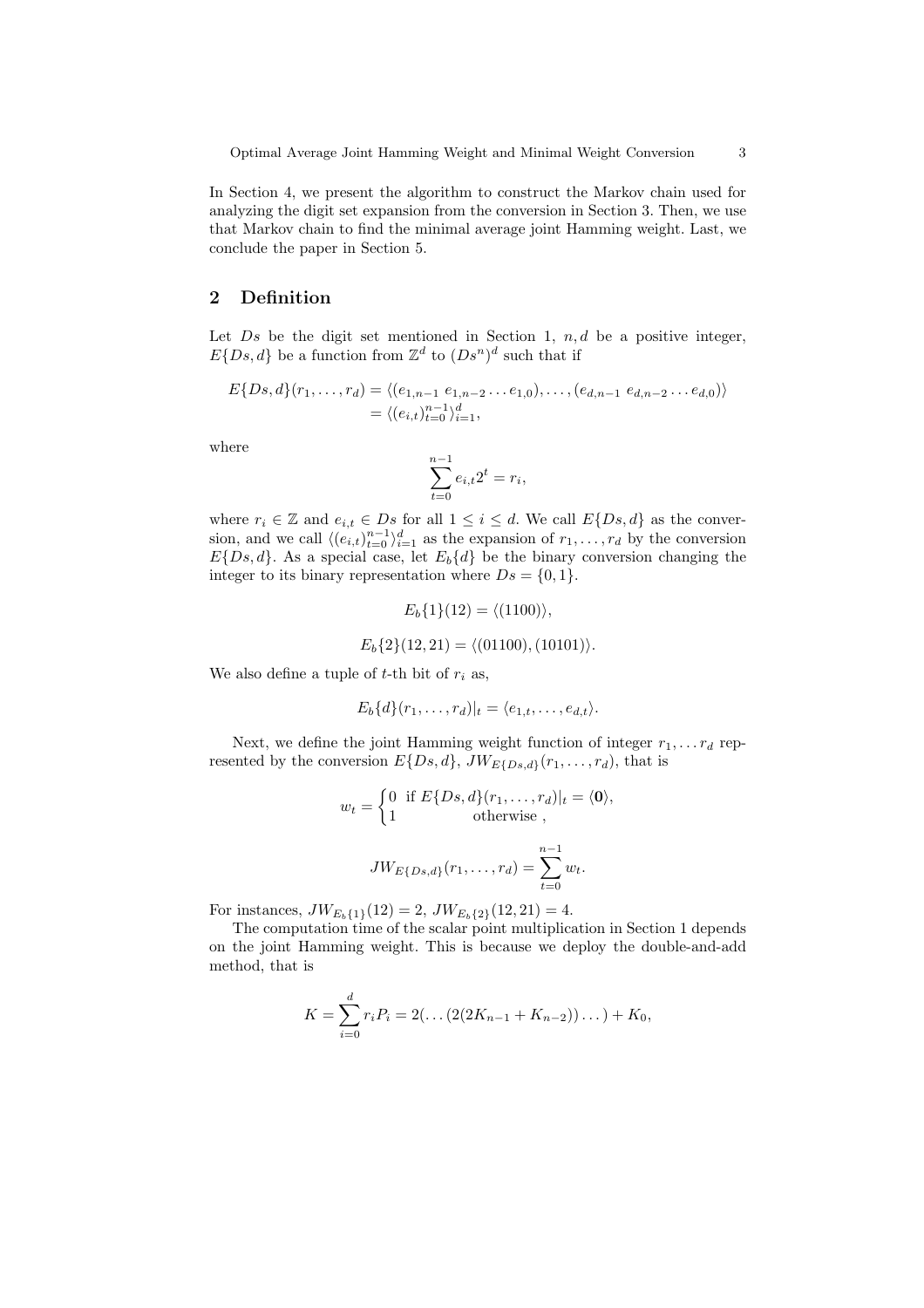where

$$
K_t = \sum_{i=0}^d e_{i,t} P_i.
$$

To complete this, we need  $n-1$  point doubles, and  $n-1$  point additions. However, if  $E\{Ds, d\}(r_1, \ldots, r_d)|_t = \langle 0 \rangle$ ,  $K_t = O$ . And, we need not to perform point addition on that case, as  $K + O = K$ . Thus, the number of point additions is  $JW_{E\{Ds,d\}}(r_1,\ldots,r_d)-1$ . For instances, if

$$
K = 12P_1 + 21P_2,
$$

we can compute  $K$  as

$$
K = 2(2(2(P_2 + P_1) + D)) + P_2,
$$

if  $D = P_1 + P_2$ , that has already been precomputed before the computation begins. We need 4 point doubles and 3 point additions to find the result.

If  $\{0,1\} \subset Ds$ , we are able to represent some number  $r_i \in \mathbb{Z}$  in more than one ways. For instances, if  $Ds = \{0, \pm 1\},\$ 

$$
12 = (01100) = (10\overline{1}00) = (1\overline{1}100) = \dots,
$$

when  $\bar{1} = -1$ .

Let  $E_m\{Ds, d\}$  be the minimal weight conversion where

$$
E_m\{Ds, d\}(r_1, \ldots, r_d) = \langle e_{i,n-1} \ldots e_{i,0} \rangle_{i=1}^t
$$

is the expansion such that for any  $\langle e'_{i,n-1} \dots e'_{i,0} \rangle_{i=1}^t$  where

$$
\sum_{t=0}^{n-1} e_{i,t} 2^t = \sum_{t=0}^{n-1} e'_{i,t} 2^t,
$$

for all  $1 \leq i \leq d$ ,

$$
\sum_{t=0}^{n-1} w'_t \geq JW_{E_m\{Ds,d\}}(r_1,\ldots,r_d),
$$

and

$$
w'_t = \begin{cases} 0 & \text{if } \langle e'_{1,t}, \dots, e'_{d,t} \rangle = \langle \mathbf{0} \rangle, \\ 1 & \text{otherwise} \end{cases}
$$

For instances,

$$
E_m\{\{0, \pm 1\}, 2\}(12, 21) = \langle (10\overline{1}00), (10101) \rangle,
$$
  

$$
JW_{E_m\{\{0, \pm 1\}, 2\}}(12, 21) = 3.
$$

Then, the number of point additions needed is 2. Also, we call  $E_m\{Ds, d\}(r_1, \ldots, r_d)$ as the minimal weight expansion of  $r_1, \ldots, r_d$  using the digit set  $Ds$ .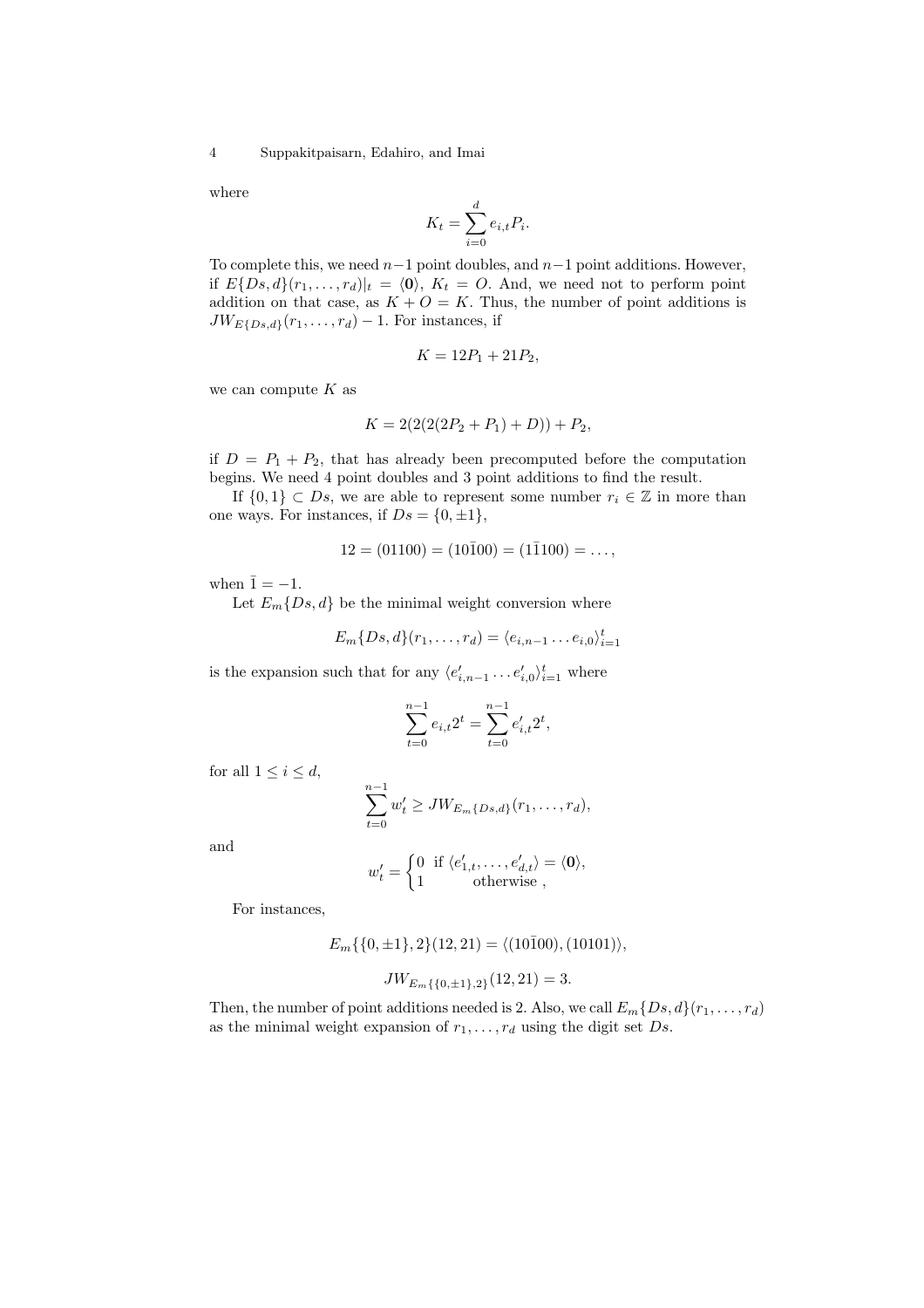Optimal Average Joint Hamming Weight and Minimal Weight Conversion 5

If  $Ds_2 \subseteq Ds_1$ , it is obvious that

$$
JW_{E_m\{Ds_2,d\}}(r_1,\ldots,r_d) \geq JW_{E_m\{Ds_1,d\}}(r_1,\ldots,r_d).
$$

Thus, we can increase the efficiency of the scalar-point multiplication by increase the size of Ds. However, the bigger Ds need more precomputation tasks. If  $d = 2$ , we need one precomputed point when  $Ds = \{0, 1\}$ , but we need 12 precomputed points when  $Ds = \{0, \pm 1, \pm 3\}.$ 

Then, one of the contribution of this paper is to evaluate the digit set  $Ds$ . We use the average joint hamming weight defined as

$$
AJW(E\{Ds,d\}) = \lim_{k \to \infty} \sum_{r_1=0}^{2^k-1} \cdots \sum_{r_d=0}^{2^k-1} \frac{JW_{E\{Ds,d\}}(r_1,\ldots,r_d)}{k2^{dk}}.
$$

It is obvious that  $AJW(E_b{d}) = 1 - \frac{1}{2^d}$ . In this paper, we find the value  $AJW(E_m\{Ds, d\})$  of some Ds and d. Some of these values have been found in the literatures such as

$$
AJW(E_m\{\{0,\pm 1,\pm 3,\ldots,\pm(2^p-1)\},1\})=\frac{1}{p+1}[4].
$$

Also,

$$
AJW(E_m\{\{-l,-(l-1),\ldots,-1,0,1,u-1,u\},d\})
$$

for any positive number  $d, u$ , and natural number l, have been found by Heuberger and Muir [2, 3].

## 3 Minimal Weight Conversion

In this section, we propose the minimal weight conversion. It is based on the dynamic programming scheme. The input is  $\langle r_1, \ldots, r_d \rangle$ , and the output is  $E_m\{Ds, d\}(r_1, \ldots, r_d)$ , which is the minimal weight expansion of the input using the digit set Ds. The algorithm begins from the most significant bit (bit  $n-1$ ),

$$
R_{n-1} = E_b\{d\}(r_1,\ldots,r_d)|_{t=n-1} = \langle e_{1,n-1},\ldots,e_{d,n-1} \rangle,
$$

and processes left-to-right to the least significant bit (bit 0),

$$
R_0 = E_b\{d\}(r_1,\ldots,r_d)|_{t=0} = \langle e_{1,0},\ldots,e_{d,0} \rangle.
$$

For each  $t$   $(n > t \leq 0)$ , we calculate minimal weight expansions of the first For each  $t$  ( $n > t \leq 0$ ), we calculate minimal weight expansions of the first  $n-t$  bits of the input  $r_1, \ldots, r_d$  ( $\lfloor \frac{r_d}{2t} \rfloor, \ldots, \lfloor \frac{r_d}{2t} \rfloor$ ) for all carry  $G_t$  defined below. We define components in our algorithm as follows:

– The carry array  $G_t$  is the array occured by changing the input

$$
R_t = E_b\{d\}(r_1,\ldots,r_d)|_t = \langle e_{1,t},\ldots,e_{d,t}\rangle
$$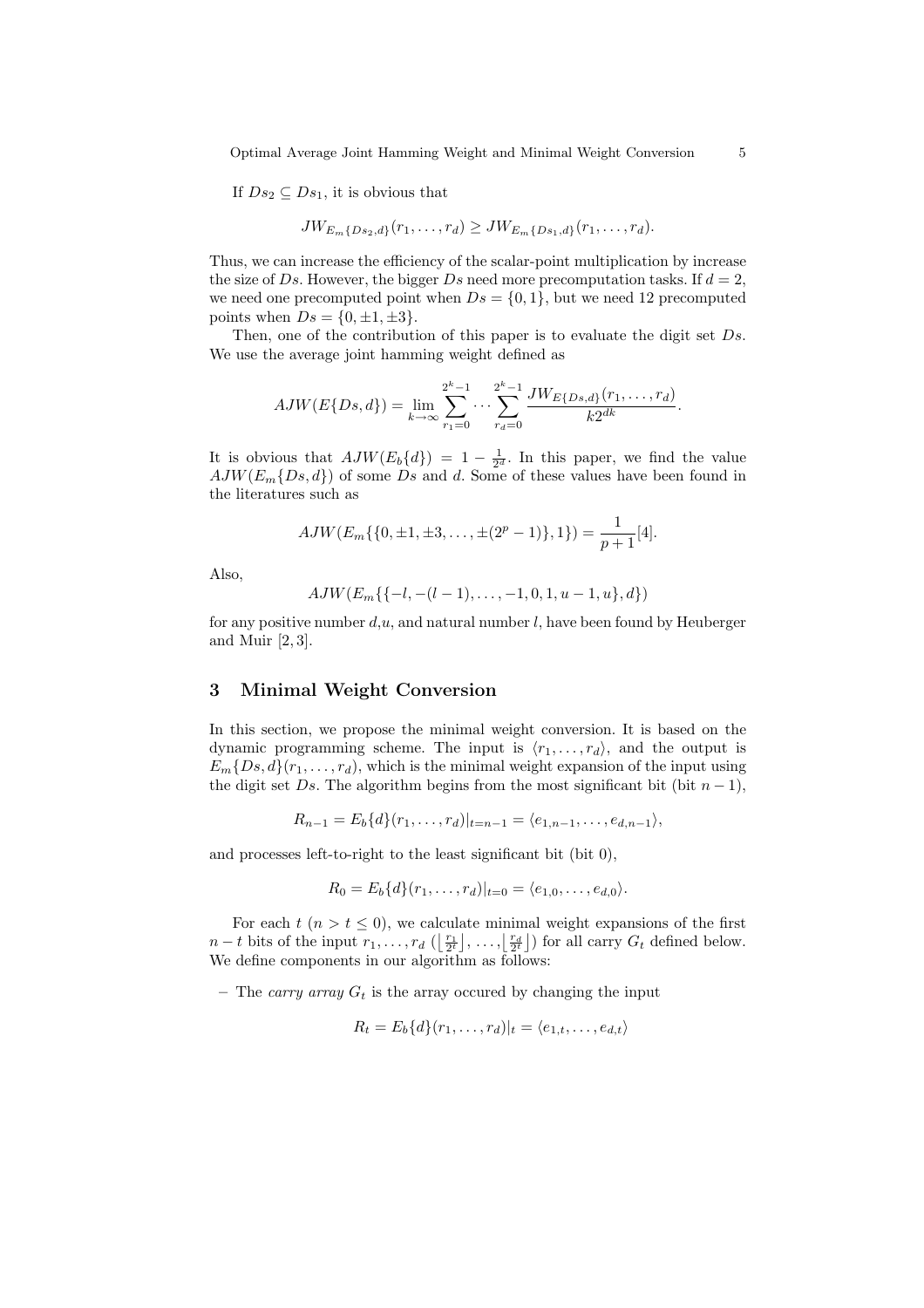to each possible output

$$
R_t^* = \langle e_{1,t}^*, \dots, e_{d,t}^* \rangle \in Ds^d.
$$

Let

$$
C_t = \langle c_{1,t}, \ldots, c_{d,t} \rangle
$$

be the carry from bit  $t - 1$  to bit  $t$ , i.e.  $C_0 = \langle 0 \rangle$  and  $C_n = \langle 0 \rangle$ . For each  $t$ ,  $1 \leq t \leq n-1$ , the array  $C_t$  satifies the relation

$$
R_t + C_t = R_t^* + 2C_{t+1}.
$$

For instance, let the input be 1. If  $-1 \in D_s$ , we can output  $-1$  in this bit, and carry 1 to more significant bit, because

$$
1 = 1 \times 2 + (-1).
$$

If  $3 \in D_s$ , we can carry  $-1$  to more significant bit and output 3, as

 $1 = -1 \times 2 + 3.$ 

We define the carry set  $Cs$  as the set of possible carry. When the digit set  $Ds = \{0, \pm 1, \pm 3\}$ , the carry set is  $Cs = \{0, \pm 1, \pm 2, \pm 3\}$ . We propose the algorithm to find the set  $Cs$  in Appendix A.

– The minimal weight array  $w_t$  is the array of the positive integer  $w_{t,G_t}$  for any  $G_t \in Cs^d$ . The integer  $w_{t,G_t}$  is the minimal joint weight of the first  $n-t$ any  $G_t \in \mathbb{C}$  s<sup>o</sup>. The integer  $w_{t,G_t}$  is the minimal joint weight of the first  $n-t$  bits of the input  $r_1, \ldots, r_d$  ( $\left(\frac{r_1}{2^t}\right), \ldots, \left(\frac{r_d}{2^t}\right]$ ) when we carry  $G_t = \langle g_{i,t} \rangle_{i=1}^d$ , e.g. j k k

$$
w_{t,G_t} = JW_{E_m\{Ds,d\}}(\left\lfloor \frac{r_1}{2^t} \right\rfloor + g_{1,t}, \ldots, \left\lfloor \frac{r_d}{2^t} \right\rfloor + g_{d,t}).
$$

– The subsolution array  $Q_t$  is the array of the string  $Q_{t,\langle i,G_t\rangle}$  for any  $1\leq i\leq d$ and  $G_t \in Cs^d$ . Each  $Q_{t,\langle i,G_t \rangle}$  represents the minimal weight expansion of the first  $n-t$  bits of the input  $r_1, \ldots, r_d$  when we carry  $G_t = \langle g_{i,t} \rangle_{i=1}^d$ , e.g.

$$
w_{t,G_t} = E_m\{Ds,d\}(\left\lfloor \frac{r_1}{2^t} \right\rfloor + g_{1,t},\ldots, \left\lfloor \frac{r_d}{2^t} \right\rfloor + g_{d,t}).
$$

We note that the length of the string  $Q_{t,\langle i,G_t \rangle}$  is  $n-t$ , and  $w_{t,G_t}$  is the joint Hamming weight of the string  $Q_{t,(1,G_t)}, \ldots, Q_{t,(d,G_t)}$ . There may exist some Training weight of the string  $\mathcal{Q}_{t,\langle 1,G_t\rangle},\ldots,\mathcal{Q}_{t,\langle d,G_t\rangle}$ . There may exist some  $g_{i,t} \in Ds$  such that  $\left\lfloor \frac{r_1}{2^t} \right\rfloor + g_{i,t}$  can not be represented using the string length  $n - t$  of Ds. In that case, we represent  $Q_{t,i,G_t}$  with the null string, and assign  $w_{t,G_t}$  to  $\infty$ .

When we process the bit t, we find the minimal weight array  $w_t$  and the subsolution array  $Q_t$  from the input

$$
R_t = E_b\{d\}(r_1,\ldots,r_d)|_t = \langle e_{1,t},\ldots,e_{d,t}\rangle
$$

and the minimal weight array  $w_{t+1}$ , and the subsolution array  $Q_{t+1}$ .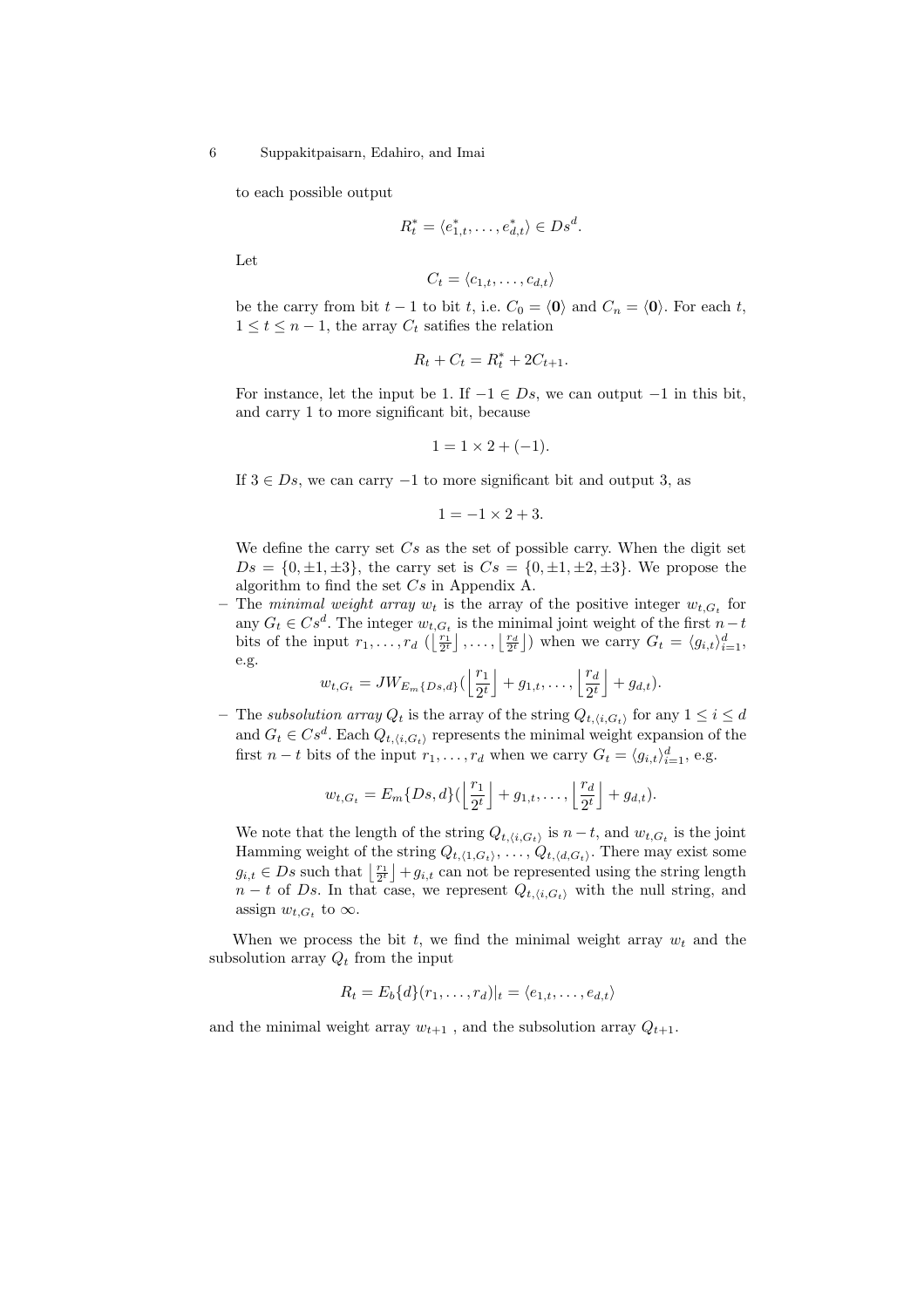Optimal Average Joint Hamming Weight and Minimal Weight Conversion 7

We define the function

$$
MW: \mathbb{Z}^{|Cs^d|} \times ((Ds^{n-t})^d)^{|Cs^d|} \times \{0,1\}^d \times Cs^d \rightarrow \mathbb{Z} \times ((Ds^{n-t+1})^d)
$$

such that

$$
(w_{t,G_t}, Q_{t,G_t}) = MW(w_{t+1}, Q_{t+1}, R_t, G_t),
$$

where  $w_{t+1}$  is the minimal weight array from bit  $n-1$  to bit  $t+1$ , and  $w_t$  is the minimal weight array from bit  $n-1$  to bit t.  $Q_{t+1}$  is the subsolution string from bit  $n-1$  to bit  $t+1$ , and  $Q_t$  is the subsolution string from bit  $n-1$  to bit t. Since  $w_t = \langle w_{t,G_t} \rangle_{G_t \in Cs^d}$  and  $Q_t = \langle Q_{t,G_t} \rangle_{G_t \in Cs^d}$ , we also define

$$
(w_t, Q_t) = MW(w_{t+1}, Q_{t+1}, R_t).
$$

It is important to note that  $w_t$  is only depend on  $w_{t+1}$  and  $R_t$ , we use only 2 arrays w and lw to represent  $w_t$  and  $w_{t+1}$  to reduce memory consumption. Similarly, we store  $Q_t$  and  $Q_{t+1}$  by  $Q$  and  $lQ$ .

When we implement this idea, we use 2 arrays to represent  $w_t$  and  $w_{t+1}$ , called w and lw respectively. We store the array  $w_{t+1}$  in lw and use the array to compute the array  $w$ , which is used for representing  $w_t$ . After that, we replace the array  $lw$  with  $w$ , decrease  $t$  by 1, and continue calculating the subsolution for less significant bits. Similarly, we store  $Q_t$  and  $Q_{t+1}$  by  $Q$  and  $lQ$ .

Example 1. Compute the minimal weight expansion of 3 and 7 when the digit set is  $\{0, \pm 1, \pm 3\}, E_m\{\{0, \pm 1, \pm 3\}, 2\}(3, 7)$ . Note that  $E_b\{2\}(3, 7) = \langle (011), (111) \rangle$ .

 $-$  *Step 1* Consider the most significant bit, the input

$$
R_2 = E_b\{2\}(3,7)|_{t=2} = \langle 0,1 \rangle.
$$

There is the carry from less significant bit. Table 1 shows the Hamming weight of the most significant bit for each carry  $G_2 \in Cs^2$ ,  $lw_{G_2}$ . To summarize the result from the table, if  $G_2 = \langle 0, -1 \rangle$ , the input with the carry from less significant bit,

$$
R_2 + G_2 = \langle 0, 1 \rangle + \langle 0, -1 \rangle = \langle 0, 0 \rangle,
$$

and the Hamming weight  $w_{2,(0,-1)} = 0$ . If  $G_2 = \langle 1, 0 \rangle$ , the input with the carry,

$$
R_2 + G_2 = \langle 0, 1 \rangle + \langle 1, 0 \rangle = \langle 1, 1 \rangle,
$$

and  $w_{2,(1,0)} = 1$ . The Hamming weight  $w_{2,G}$  is 1 for any G, such that

$$
R_2 + G_2 \in Ds^d - \{ \langle \mathbf{0} \rangle \}.
$$

If  $G_2 = \langle 0, 1 \rangle$ ,

$$
R_2 + G_2 = \langle 0, 1 \rangle + \langle 0, 1 \rangle = \langle 0, 2 \rangle,
$$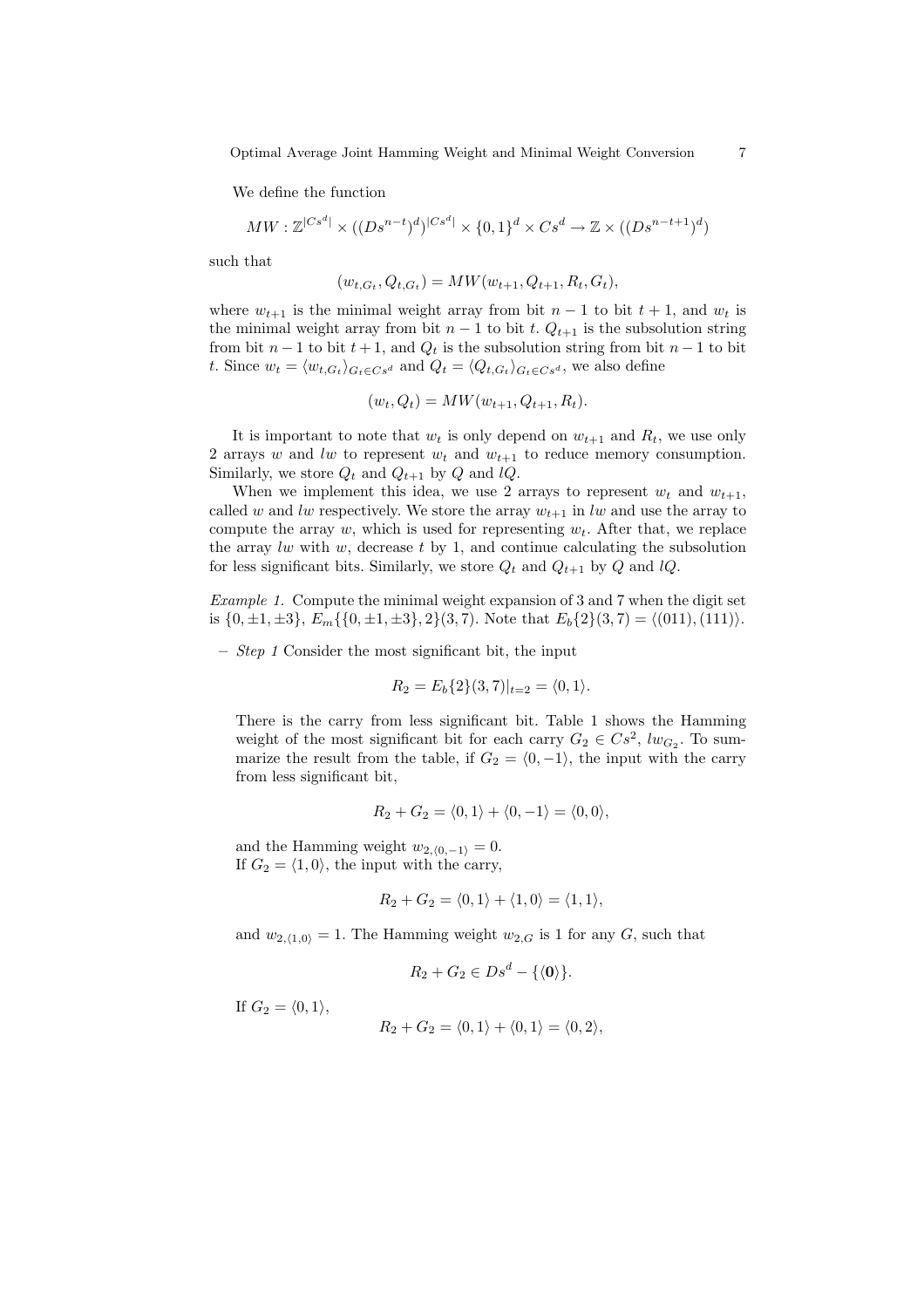and  $w_{2,(0,1)} = \infty$ . The Hamming weight  $w_{2,G}$  is  $\infty$  for any  $G_2$ , such that  $R_2 + G_2 \notin Ds^d$ .

As we want to keep the length of the bit string unchanged, we do not generate the carry from the most significant bit. Then, we need to represent the input with the carry,  $R_2 + G_2$  using the single bit. As a result, the hamming weight,  $w_{2,G}$  is 0 if  $R_2 + G_2 = \langle 0 \rangle$ .  $w_{2,G}$  is  $\infty$  if  $R_2 + G_2 \notin Ds^d$ . And,  $w_{2,G}$  is 1 otherwise.

 $-$  *Step 2* Next, we consider bit 1. In this bit,

$$
R_1 = E_b\{2\}(3,7)|_{t=1} = \langle 1,1 \rangle.
$$

Consider the case when the carry from the least significant bit  $G_1 = \langle 1, 0 \rangle$ . Then,  $R_1 + G_1 = \langle 2, 1 \rangle$ . There are 4 ways to write  $\langle 2, 1 \rangle$  in the form  $2G_{t+1} + R_t^*$ where  $G_{t+1} \in Cs^d$  is the carry to the most significant bit and  $R_t^* \in Ds^d$  is the candidate for the output. That is

$$
\langle 2, 1 \rangle = 2 \times \langle 1, 0 \rangle + \langle 0, 1 \rangle
$$
  
= 2 \times \langle 1, -1 \rangle + \langle 0, 3 \rangle  
= 2 \times \langle 1, 1 \rangle + \langle 0, -1 \rangle  
= 2 \times \langle 1, 2 \rangle + \langle 0, -3 \rangle

If we output  $R_t^*$  for this bit, the Hamming weight is

$$
w_{t,G_t} = \min_{G_{t+1}, R_t^*} [w_{t+1,G_{t+1}} + JW(R_t^*)],
$$

when  $JW(D) = 0$  if  $D = \langle 0 \rangle$ ,  $JW(D) = 1$  otherwise. From Table 1,

$$
w_{2,\langle 1,0\rangle} = w_{2,\langle 1,-1\rangle} = w_{2,\langle 1,2\rangle} = 1,
$$
  

$$
w_{2,\langle 1,1\rangle} = \infty.
$$

And,

$$
JW(\langle 1,0\rangle) = JW(\langle 0,3\rangle) = JW(\langle 0,-1\rangle) = JW(\langle 0,-3\rangle) = 1.
$$

Then,

$$
w_{1,\langle 1,0\rangle} = \min_{G_2,R_t^*} [w_{2,G_2} + JW(R_1^*)] = 1 + 1 = 2.
$$

We show the array  $w_{1,G_1}$  on this bit in Table 2.

– Step 3 On the least significant bit, the input  $R_0 = \langle 1, 1 \rangle$ . The value  $w_{0, (0,0)}$ is the minimal Hamming weight, and we need not to compute  $w_{0,G_0}$  for  $G_0 \neq \langle 0 \rangle$ . When  $G_0 = \langle 0, 0 \rangle$ ,  $R_0 + G_0 = \langle 1, 1 \rangle$ . Similar to bit 1, we find

$$
w_{0,\langle 0,0\rangle} = \min_{G_1,R_0^*}[w_{1,G_1} + JW(R_0^*)],
$$

such that  $2 \times G_1 + R_0^* = \langle 1, 1 \rangle$ , and  $G_1 \in Cs^d$ ,  $R_0^* \in Ds^d$ . We show the value of each possible  $G_1, R_0^*$  with  $w_{1,G_1}$ ,  $JW(R_0^*)$ , and  $w_{1,G_1} + JW(R_0^*)$  in Table 3. Shown in the table, the minimal Hamming weight is

$$
\min_{G_1, R_0^*} [w_{1, G_1} + JW(R_0^*)] = 2.
$$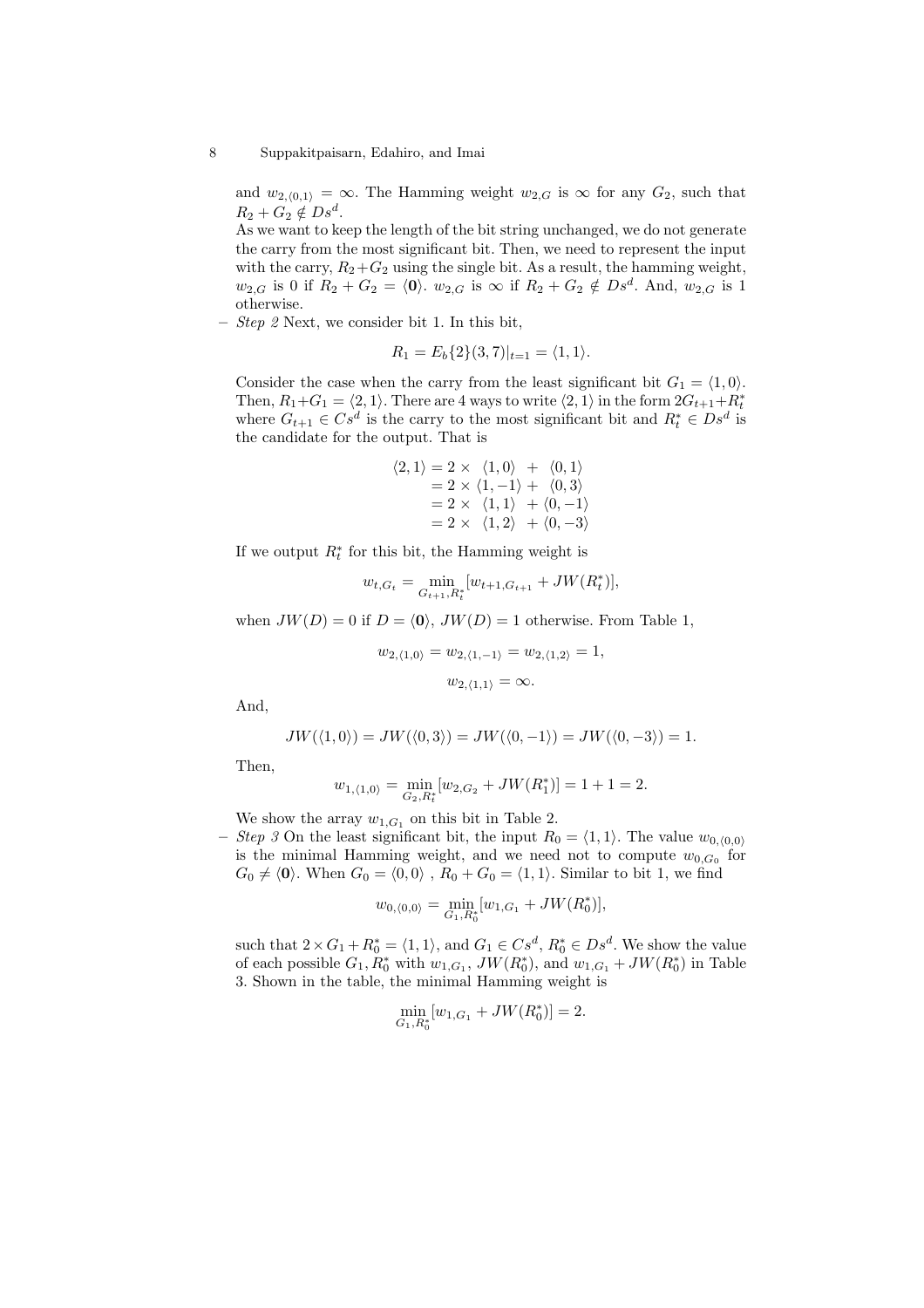**Table 1.** The minimal Hamming weight of the most significant bit,  $w = w_{2,G_2}$ , when the input bit  $R_2 = \langle 0, 1 \rangle$ 

|  | $G_2$ w $G_2$ w $G_2$ w $G_2$ w $G_2$ w $G_2$ w $G_2$ w $G_2$ w                                                                                                                                                                                 |  |  |  |  |  |  |
|--|-------------------------------------------------------------------------------------------------------------------------------------------------------------------------------------------------------------------------------------------------|--|--|--|--|--|--|
|  | $\langle -3,-3 \rangle \propto \langle -2,-3 \rangle \propto \langle -1,-3 \rangle \propto \langle 0,-3 \rangle \propto \langle 1,-3 \rangle \propto \langle 2,-3 \rangle \propto \langle 3,-3 \rangle \propto$                                 |  |  |  |  |  |  |
|  | $\langle -3, -2 \rangle$ 1 $\langle -2, -2 \rangle \infty \langle -1, -2 \rangle$ 1 $\langle 0, -2 \rangle$ 1 $\langle 1, -2 \rangle$ 1 $\langle 2, -2 \rangle \infty \langle 3, -2 \rangle$ 1                                                  |  |  |  |  |  |  |
|  | $\langle -3,-1 \rangle$ 1 $\langle -2,-1 \rangle \infty \langle -1,-1 \rangle$ 1 $\langle 0,-1 \rangle$ 0 $\langle 1,-1 \rangle$ 1 $\langle 2,-1 \rangle \infty \langle 3,-1 \rangle$ 1                                                         |  |  |  |  |  |  |
|  | $\langle -3,0 \rangle$ 1 $\langle -2,0 \rangle \infty \langle -1,0 \rangle$ 1 $\langle 0,0 \rangle$ 1 $\langle 1,0 \rangle$ 1 $\langle 2,0 \rangle \infty \langle 3,0 \rangle$ 1                                                                |  |  |  |  |  |  |
|  | $\langle -3,1 \rangle \infty \langle -2,1 \rangle \infty \langle -1,1 \rangle \infty \langle 0,1 \rangle \infty \langle 1,1 \rangle \infty \langle 2,1 \rangle \infty \langle 3,1 \rangle \infty$                                               |  |  |  |  |  |  |
|  | $\langle -3,2 \rangle$ 1 $\langle -2,2 \rangle \infty \langle -1,2 \rangle$ 1 $\langle 0,2 \rangle$ 1 $\langle 1,2 \rangle$ 1 $\langle 2,2 \rangle \infty \langle 3,2 \rangle$ 1                                                                |  |  |  |  |  |  |
|  | $\langle -3,3 \rangle \; \propto \; \langle -2,3 \rangle \; \propto \; \langle -1,3 \rangle \; \propto \; \langle 0,3 \rangle \; \propto \; \langle 1,3 \rangle \; \propto \; \langle 2,3 \rangle \; \propto \; \langle 3,3 \rangle \; \propto$ |  |  |  |  |  |  |

**Table 2.** The minimal Hamming weight of bit 1,  $w = w_{1,G_1}$ , when the input bit  $R_1 = \langle 1, 1\rangle,$  and the array  $w_{1,G_1}$  of the most significant bit is shown in Table 1

|  |  | $G_1$ w $G_1$ w $G_1$ w $G_1$ w $G_1$ w $G_1$ w $G_1$ w $G_1$ w                                                                                                                                   |  |  |  |  |  |
|--|--|---------------------------------------------------------------------------------------------------------------------------------------------------------------------------------------------------|--|--|--|--|--|
|  |  | $\langle -3, -3 \rangle$ 1 $\langle -2, -3 \rangle$ 1 $\langle -1, -3 \rangle$ 0 $\langle 0, -3 \rangle$ 1 $\langle 1, -3 \rangle$ 1 $\langle 2, -3 \rangle$ 1 $\langle 3, -3 \rangle \infty$     |  |  |  |  |  |
|  |  | $\langle -3, -2 \rangle$ 2 $\langle -2, -2 \rangle$ 1 $\langle -1, -2 \rangle$ 1 $\langle 0, -2 \rangle$ 1 $\langle 1, -2 \rangle$ 2 $\langle 2, -2 \rangle$ 1 $\langle 3, -2 \rangle \infty$     |  |  |  |  |  |
|  |  | $\langle -3,-1 \rangle$ 1 $\langle -2,-1 \rangle$ 2 $\langle -1,-1 \rangle$ 1 $\langle 0,-1 \rangle$ 2 $\langle 1,-1 \rangle$ 1 $\langle 2,-1 \rangle$ 2 $\langle 3,-1 \rangle \infty$            |  |  |  |  |  |
|  |  | $\langle -3,0 \rangle$ 2 $\langle -2,0 \rangle$ 1 $\langle -1,0 \rangle$ 1 $\langle 0,0 \rangle$ 1 $\langle 1,0 \rangle$ 2 $\langle 2,0 \rangle$ 1 $\langle 3,0 \rangle \infty$                   |  |  |  |  |  |
|  |  | $\langle -3,1 \rangle \infty \langle -2,1 \rangle \infty \langle -1,1 \rangle \infty \langle 0,1 \rangle \infty \langle 1,1 \rangle \infty \langle 2,1 \rangle \infty \langle 3,1 \rangle \infty$ |  |  |  |  |  |
|  |  | $\langle -3,2 \rangle$ 2 $\langle -2,2 \rangle$ 2 $\langle -1,2 \rangle$ 2 $\langle 0,2 \rangle$ 2 $\langle 1,2 \rangle$ 2 $\langle 2,2 \rangle$ 2 $\langle 3,2 \rangle \infty$                   |  |  |  |  |  |
|  |  | $\langle -3,3 \rangle$ 1 $\langle -2,3 \rangle$ 2 $\langle -1,3 \rangle$ 1 $\langle 0,3 \rangle$ 2 $\langle 1,3 \rangle$ 1 $\langle 2,3 \rangle$ 2 $\langle 3,3 \rangle$ $\infty$                 |  |  |  |  |  |

Table 3. List of possible  $G_1, R_0^*$  such that  $2 \times G_1 + R_0^* = \langle 1, 1 \rangle$  and  $G_1 \in$  $\{0, \pm 1, \pm 2, \pm 3\}^2$ ,  $R_0^* \in \{0, \pm 1, \pm 3\}^2$ , with  $w_{1,G_1}$  (refer to Table 2),  $JW(R_0^*)$ ,  $w_{1,G_1}$  +  $JW(R_0^*)$  of each  $G_1, R_0^*$ 

| $G_1$                   | $R_0^*$                                           |                |   | $w_{1,G_1}$ JW $(R_0^*)$ $w_{1,G_1}$ + JW $(R_0^*)$ |
|-------------------------|---------------------------------------------------|----------------|---|-----------------------------------------------------|
| $\langle -1,-1\rangle$  | $\langle 3,3\rangle$                              | 1              | 1 | 2                                                   |
| $\langle -1,0\rangle$   | $\langle 3,1\rangle$                              | 1              | 1 | $\overline{2}$                                      |
| $\langle -1, 1 \rangle$ | $\langle 3,-1\rangle$                             | $\infty$       | 1 | $\infty$                                            |
| $\langle -1, 2 \rangle$ | $\langle 3,-3 \rangle$                            | 2              | 1 | 3                                                   |
|                         | $\langle 0,-1\rangle \quad \langle 1,3\rangle$    | $\overline{2}$ | 1 | 3                                                   |
| $\langle 0,0\rangle$    | $\langle 1,1 \rangle$                             | 1              | 1 | $\overline{2}$                                      |
| $\langle 0,1\rangle$    | $\langle 1, -1 \rangle$                           | $\infty$       | 1 | $\infty$                                            |
| $\langle 0,2\rangle$    | $\langle 1, -3 \rangle$                           | 2              | 1 | 3                                                   |
|                         | $\langle 1,-1 \rangle \quad \langle -1,3 \rangle$ | 1              | 1 | $\overline{2}$                                      |
| $\langle 1,0 \rangle$   | $\langle -1, 1 \rangle$                           | 2              | 1 | 3                                                   |
| $\langle 1,1\rangle$    | $\langle -1,-1\rangle$                            | $\infty$       | 1 | $\infty$                                            |
| $\langle 1,2\rangle$    | $\langle -1, -3 \rangle$                          | $\overline{2}$ | 1 | 3                                                   |
|                         | $\langle 2,-1\rangle \quad \langle -3,3\rangle$   | 2              | 1 | 3                                                   |
|                         | $\langle 2,0 \rangle \quad \langle -3,1 \rangle$  | 1              | 1 | $\overline{2}$                                      |
| $\langle 2,1\rangle$    | $\langle -3,-1\rangle$                            | $\infty$       | 1 | $\infty$                                            |
|                         | $\langle 2,2 \rangle \quad \langle -3,-3 \rangle$ | 2              | 1 | 3                                                   |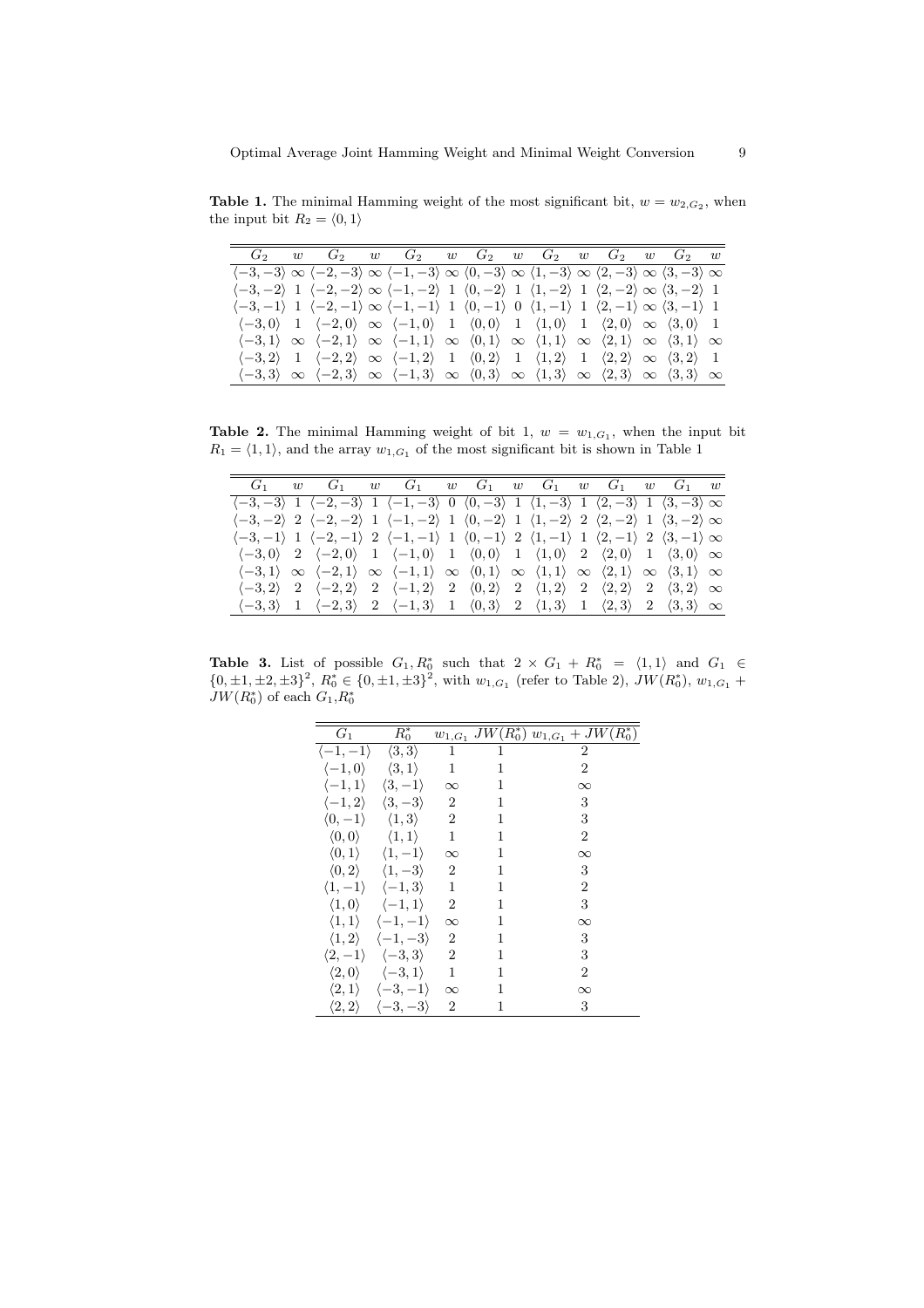We show the algorithm in detail Algorithm 1,2. The algorithm can be described as follows:

- We set the array  $w_{n-1} = \langle w_{n-1,G_{n-1}} \rangle_{G_{n-1} \in Cs^d}$  in Algorithm 1 Line 2. We set  $w_{n-1,(0)} \leftarrow 0$  and  $w_{n-1},G_{n-1} \leftarrow \infty$  for any  $G \neq \langle 0 \rangle$ . The reason behind this is that we do not carry any things from the most significant bit to keep the length of the bit string unchanged.
- We define the array  $Q_t = \langle Q_{t+1,i,G} \rangle$  for  $1 \leq i \leq d$ , and  $G \in Cs^d$  in Algorithm 1 Line 3. Obviously, all  $Q_{n-1,(i,G)}$  are set to the null string.
- The size of the array  $w_t$  and  $Q_t$  is equal to  $||Cs||^d$  and  $dn||Cs||^d$  respectively. That number makes the memory required by our algorithms larger than the previous works. As this algorithm is generalized for any digit sets, further optimization is difficult. We suggest implementers to make the array size lower when they implement the method on their specific digit set.
- Shown in Algorithm 1 Lines 4-7, we run the algorithm from left to right (the most significant bit to the least significant bit). Left-to-right algorithms is said to be faster than right-to-left algorithms, as the more significant bits usually arrive to the system before. However, Algorithm 1,2 is not online; as it cannot produce the subsolution before all input bits arrive.
- The loop in Algorithm 2 explores all the possible values of the carry tuple  $G_t \in Cs^d$  from less significant bits. As a result, we get  $we = \langle we_{R_t^*} \rangle_{R_t^* \in Ds^d}$ .  $we_E$  shows the minimal Hamming weight in the case that the carry tuple is  $G_t = \langle g_{i,t} \rangle_{i=1}^d$ , and the output is  $R_t^* = \langle r_{i,t}^* \rangle_{i=1}^d$ . Each  $we_{R_t^*}$  is assigned at the loop in Algorithm 2 Lines 3-10. In Line 5, we compute the array  $G_{t+1}$  as the carry to more significant bits, in the case that we output  $R_t^*$ . And in Line 6,  $we_{R_t^*}$  is assigned to  $w_{t+1,G_{t+1}}$  if  $R_t^* = \langle 0 \rangle$ , and  $w_{t+1,G_{t+1}} + 1$  otherwise.
- In Algorithm 2 Line 11, we select the output for each carry tuple  $G_t$ , which produce the minimal weight substring. The output is  $EA = \langle ea_i \rangle_{i=1}^d \in Ds^d$ such that  $we_{EA}$  has the minimal value among we. We define the array  $CE$ as the carry to more significant bits, in the case that we output  $EA$  in Line 15. Obviously, the minimal weight of the suboutput  $w_{t,G_t}$  is equal to  $we_{EA}$ , and the suboutput  $Q_{t,\langle i,G_t \rangle}$  is the concatenation of the subsolution of more significant bits when the carry is  $CE$ ,  $Q_{t+1,(i,CE)}$ , with  $EA$ .
- We define the solution in Algorithm 1 Line 8. Obviously, the solution is the one from the least significant bit when the carry tuple is  $\langle 0 \rangle$ .

*Example 2.* Compute  $E_m\{\{0,\pm 1,\pm 3\},2\}(23,5)$  using Algorithm 1,2.

- $-E<sub>b</sub>{2}(23, 5) = \langle (10111), (00101) \rangle.$
- When  $Ds = \{0, \pm 1, \pm 3\}, Cs = \{0, \pm 1, \pm 2, \pm 3\}.$
- To simplify the explanation, we present it when the loop in Algorithm 1 Line 4-6 assigned  $t$  to 0, that is the last time on this loop. This means we have computed  $w_1$  and  $Q_1$ . In this example,  $w_t = w_{t,G_t}$  where  $G_t \in$  $\{0, \pm 1, \pm 2, \pm 3\}^2$ . As  $w_1, Q_1$  has 49 elements, we are not able to list them all. To show some elements of  $w_1, Q_1$ ,

$$
w_{1,\langle 0,0\rangle} = 3, w_{1,\langle 1,0\rangle} = 2, w_{1,\langle 2,0\rangle} = 3.
$$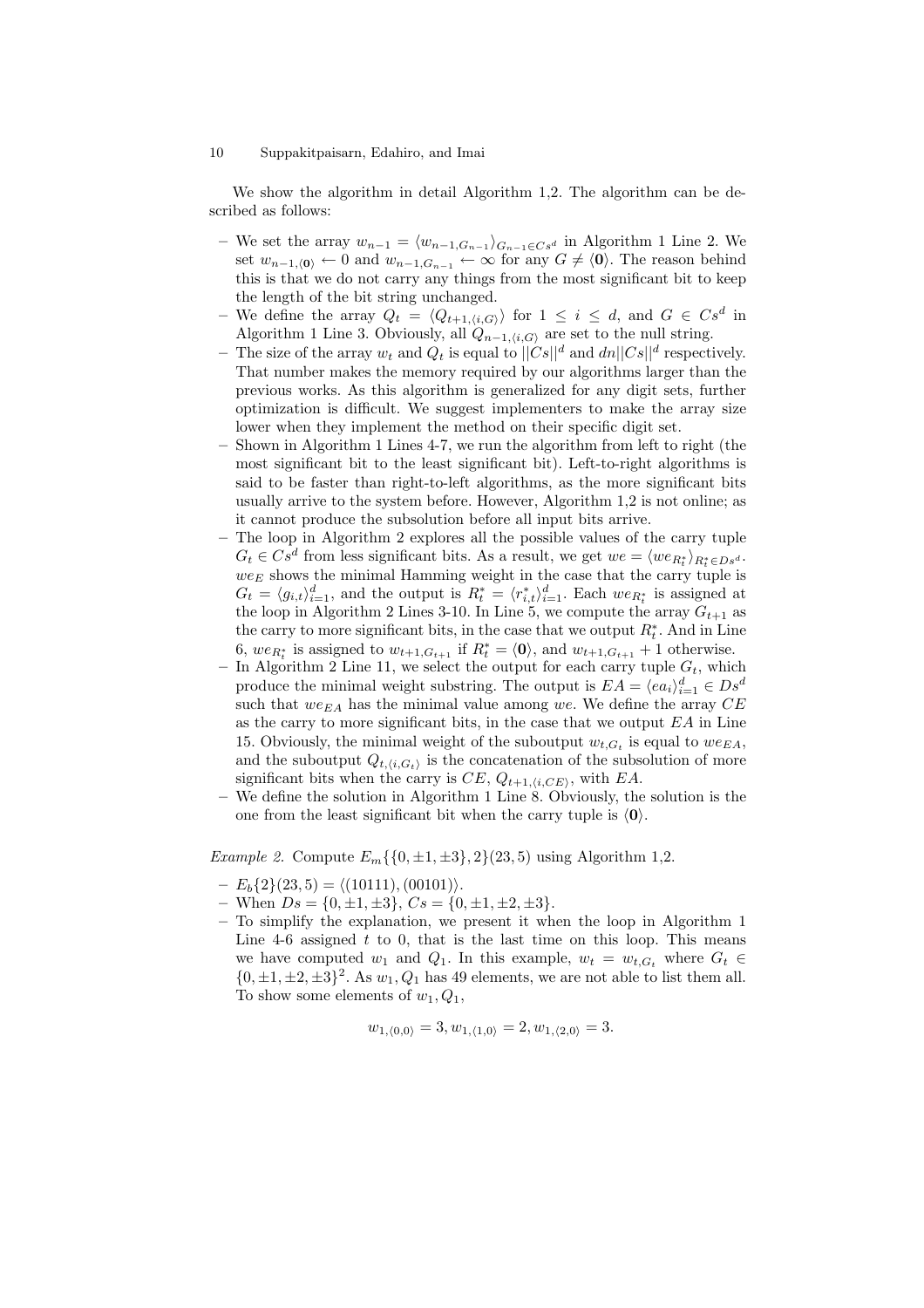Algorithm 1 Minimum joint weight conversion to any digit sets  $Ds$  in the binary expansion

The desired digit set Ds Ensure:  $E_m\{Ds, d\}(r_1, \ldots, r_d)$ 1: Let Cs be a carry set such that for all  $c \in Cs$  and  $d \in Ds$ ,  $\frac{c+d}{2}$ ,  $\frac{c+d+1}{2} \in Cs$ . 2: Let  $w_t$  be an array of  $w_{t,G_t}$  for any  $G_t \in Cs^d$ .  $w_{n,G_n} \leftarrow 0$  if  $G_{n-1} = \langle 0 \rangle$ .  $w_{n,G_n} \leftarrow \infty$  otherwise. 3: Let  $Q_t \leftarrow \langle Q_{t,\langle i,G_t \rangle} \rangle$  for any  $1 \leq i \leq d$  and  $G_t \in Cs^d$ . All  $Q_{n,(i,G_t)}$  are initiated to a null string. 4: for  $t \leftarrow n - 1$  to 0 do 5:  $R_t \leftarrow E_b\{d\}(r_1,\ldots,r_d)|_t.$ 6:  $(w_t, Q_t) \leftarrow MW(w_{t+1}, Q_{t+1}, R_t)$  (We define the function MW in Algorithm 2) 7: end for 8: Let  $Z \leftarrow \langle 0 \rangle$ .  $E_m\{Ds,d\}(r_1,\ldots,r_d) \leftarrow \langle Q_{0,\langle i,Z \rangle} \rangle_{i=1}^d$ 

$$
Q_{1,\langle 1,\langle 0,0\rangle\rangle} = (1011), Q_{1,\langle 1,\langle 1,0\rangle\rangle} = (0300), Q_{1,\langle 1,\langle 2,0\rangle\rangle} = (0301).
$$
  

$$
Q_{1,\langle 2,\langle 0,0\rangle\rangle} = (0010), Q_{1,\langle 2,\langle 1,0\rangle\rangle} = (0010), Q_{1,\langle 2,\langle 2,0\rangle\rangle} = (0010).
$$

- Although, the loop in Algorithm 2 examines all  $G_0 \in Cs^2$ , we focus our interested the step where  $G_0 = \langle 0 \rangle$ . Note that in this case

$$
AE \leftarrow \langle 1, 1 \rangle + \langle 0, 0 \rangle = \langle 1, 1 \rangle.
$$

– Now, we focus our interested to the loop in Algorithm 2 Line 3-10. If  $R_0^*$  =  $\langle 0,0 \rangle$ ,  $ae_1 - r_{0,1}^* = 1$  and  $2 \nmid (ae_1 - r_{0,1}^*)$ . Then,  $we_{\langle 0,0 \rangle} \leftarrow \infty$ .

$$
- \text{ If } R_0^* = \langle 1, 1 \rangle,
$$

Require:  $r_1, \ldots, r_d$ 

$$
G_1 \leftarrow \langle \frac{ae_1 - r_{0,1}^*}{2}, \frac{ae_2 - r_{0,2}^*}{2} \rangle = \langle 0, 0 \rangle.
$$

As stated on the first paragraph,  $w_{1,(0,0)} = 3$ . Then,  $we_{\langle 1,1\rangle} \leftarrow 3 + 0 = 3$  by Line 6.

 $-$  If  $R_0^* = \langle -1, -3 \rangle$ ,

$$
G_1 \leftarrow \langle \frac{ae_1 - r_{0,2}^*}{2}, \frac{ae_1 - r_{0,2}^*}{2} \rangle = \langle 1, 2 \rangle.
$$

Then, we refer to  $w_{1,(1,2)}$  which is 1. Then,  $we_{(-1,-3)} \leftarrow 1 + 1 = 2$ .

 $-$  In Line 11, we select the least number among we, and the minimum value is  $we_{\langle -1,-3\rangle} = 2.$  Then,  $w_{0,\langle 0,0\rangle} = 2.$ 

$$
Q_{0,\langle 1,\langle 0,0\rangle\rangle} \leftarrow \langle Q_{1,\langle 1,\langle 1,2\rangle\rangle}, -1 \rangle = (0300\overline{1}).
$$

$$
Q_{0,\langle 2,\langle 0,0\rangle\rangle} \leftarrow \langle Q_{1,\langle 2,\langle 1,2\rangle\rangle}, -3 \rangle = (0100\overline{3}),
$$

which is the output of the algorithm.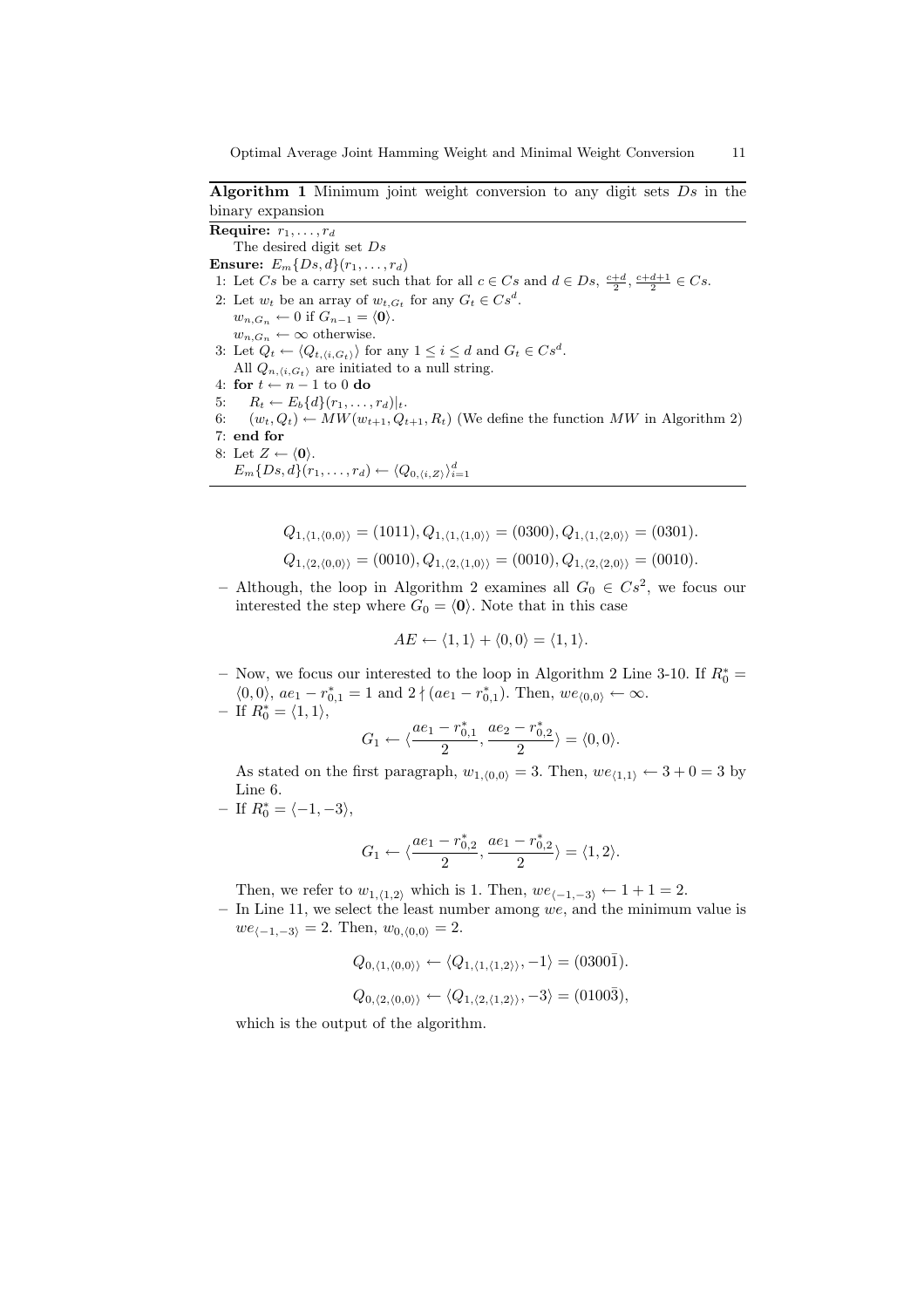### Algorithm 2 Function  $MW$  compute the subsolution for bit  $t$  given the subsolution of bit  $t + 1$  and the input in bit  $t$

**Require:** The minimal weight array of more significant bits  $w_{t+1}$ , the subsolution of more significant bits  $Q_{t+1}$ , and the input  $R_t$ 

**Ensure:** The minimal weight array  $w_t$  and the subsolution  $Q_t$ 

1: for all  $G_t = \langle g_{i,t} \rangle_{i=1}^d \in Cs^d$  do 2:  $AE = \langle ae_i \rangle_{i=1}^d \leftarrow R_t + G_t$ 3: for all  $R_t^* = \langle r_{i,t}^* \rangle_{i=1}^d \in Ds^d$  do 4: if  $2|(ae_i - r_{i,t}^*)$  for all  $1 \leq i \leq d$  then 5:  $G_{t+1} \leftarrow \langle \frac{ae_i - r_{i,t}^*}{2} \rangle_{i=1}^d$ <br>6:  $we_{R_t^*} \leftarrow w_{t+1, G_{t+1}}$  if  $G_{t+1} = \langle 0 \rangle$ .  $we_{R_t^*} \leftarrow w_{t+1,G_{t+1}} + 1$  otherwise. 7: else 8:  $we_{R_t^*} \leftarrow \infty$ 9: end if 10: end for 11: Let  $we_{EA}$  is the minimal value among we. 12:  $w_{t,G_t} \leftarrow we_{EA}$ 13: Let  $EA = \langle ea_i \rangle_{i=1}^d$ . 14:  $CE = \langle ce_i \rangle_{i=1}^d \leftarrow \langle \frac{ae_i - ea_i}{2} \rangle_{i=1}^d$ 15:  $Q_{t,i,G_t} \leftarrow \langle Q_{t+1,i,C} \rangle, ea_i \rangle$  for all  $1 \leq i \leq d$ 16: end for

## 4 Analysis

In this section, we propose the algorithm to analyze the average joint Hamming weight for each digit set. For this purpose, we propose a Markov chain where its states are minimal weight arrays w, and transition is function  $MW$ . As we will focus on only the joint Hamming weight without regarding which bit we are computing, we represent  $w_{t+1}$ ,  $w_t$  with lw, w respectively. Also, we refer  $G_t$  as G.

As we have seen in the previous section, we do not have to consider Q in function  $MW$  when we are interested only the Hamming weight. Then, we can redefine the function  $MW$  as

$$
MW: \mathbb{Z}^{|Cs^d|} \times \{0, 1\}^d \to \mathbb{Z}^{|Cs^d|},
$$
  

$$
w_y = MW(w_x, R).
$$

### 4.1 Analysis Method

From Algorithm 1,2, we propose Algorithm 3 to construct the Markov chain

$$
A = (Q_A, \Sigma, \sigma_A, I_A, P_A),
$$

where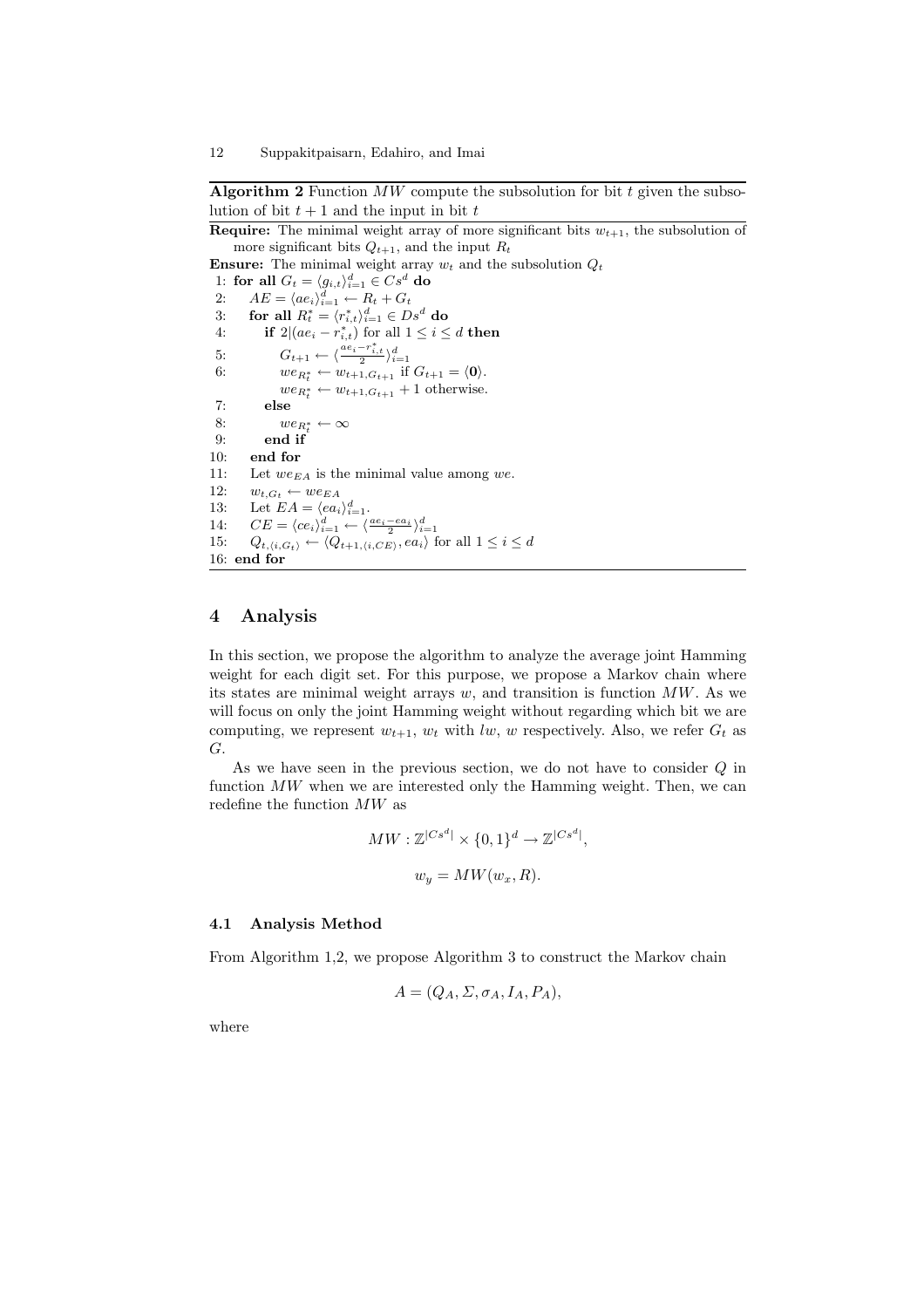Optimal Average Joint Hamming Weight and Minimal Weight Conversion 13

- $Q_A$  is a set of states,
- $\Sigma$  is the alphabet,
- $\sigma_A \subseteq Q_A \times \Sigma \times Q_A$  is a set of transitions,
- $-I_A: Q_A \to \mathbb{R}^+$  is an initial-state probabilities for each state in  $Q_A$ ,
- $-P_A: \sigma_A \to \mathbb{R}^+$  is the transition probabilities for each transition in  $\sigma_A$ .

The algorithm is described as follows:

– We define the set  $Q_A$  as the set of equivalence classes of the possible value of  $w_t$  in Algorithm 1,2. Let  $w_x = \langle w_{x,G} \rangle_{G \in Cs^d}$  and  $w_{x'} = \langle w_{x',G} \rangle_{G \in Cs^d}$  be the possible value of  $w_t$ . We consider  $w_x$  and  $w_{x'}$  equivalent if and only if

$$
\exists p \forall G(w_{x,G} + p = w_{x',G})
$$

when  $p \in \mathbb{Z}$  and  $G \in Cs^d$ . In Appendix C, we show the proof that the number of equivalence classes is finite when

$$
\{0, \pm 1, \pm A\} \subseteq Ds,
$$

if  $\Lambda = \max Ds$ .

– The number of states becomes very large when the digit set becomes larger. For example, the number of states is 1, 216, 376 for  $d = 3$  and

$$
Ds = \{0, \pm 1, \pm 3\}.
$$

This makes us unable to find the average joint Hamming weight in many cases.

– To find the average joint Hamming weight, we need to find the possibility that the Markov chain is on each equivalence class after we input a bit string length  $n \to \infty$ . That is the stationary distribution of the Markov chain. We consider the function  $MW$ , defined in Algorithm 2, as the transition from the equivalence class of  $w_x$  to the equivalence class of  $w_y$ , where the input of the transition is R. It is obvious that if  $w_x$  is equivalent  $w'_x$  and

$$
w_y = MW(w_x, R),
$$
  

$$
w_{y'} = MW(w'_x, R),
$$

 $w_{\alpha}$  and  $w_{\beta}$  are equivalent. Then, the transition is well-defined. By this definition,

$$
\Sigma = \{0, 1\}^d
$$

as in Line 1 of Algorithm 3. Also, the set of transition  $\sigma_A$  is defined as

$$
\sigma_A = \{ (w_x, R, w_y) \in Q_A \times \Sigma \times Q_A | w_y = MW(w_x, R) \}.
$$

– We initiate  $w_t$  in Algorithm 1 Line 2. We refer the value initiated to  $w_t$  as  $w_I$ , as shown in Line 3 of Algorithm 3. We set the value  $w_I$  as the initial state of the Markov chain. By the definition of  $I_A$ ,  $I_A(w_I) = 1$ , and  $I_A(w) = 0$  if  $w \neq w_I$ , as shown in Algorithm 3 Line 18.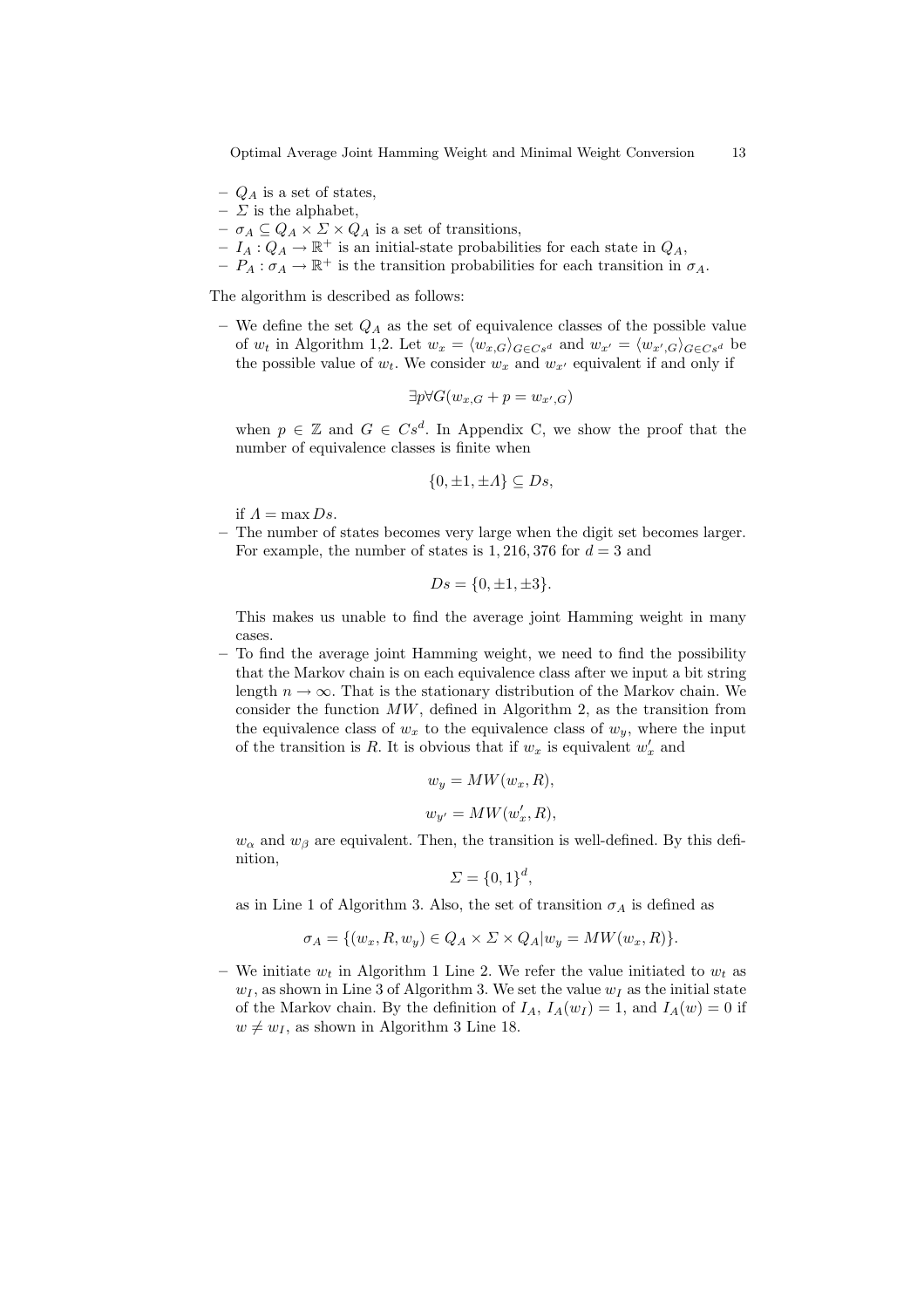- We generate the set of state  $Q_A$  using the algorithm based on the breadthfirst search scheme starting from  $w_I$ . This is shown in Algorithm 3 Lines 5-17.
- Since the occurence possibility of all alphabets is equal, the transform probability  $P_A(\gamma) = \frac{1}{|\Sigma|}$  for all  $\gamma \in \sigma_A$ . This is shown in Algorithm 3 Line 11.

We illustrate how Algorithm 3 works with Example 3,4,5.

Algorithm 3 Construct the Markov chain used for finding the average minimal weight

```
Require: the digit set DsThe number of scalars dEnsure: Markov chain A = (Q_A, \Sigma, \sigma_A, I_A, P_A)1: \Sigma \leftarrow \{0,1\}^d, Q_A \leftarrow \emptyset, \sigma_A \leftarrow \emptyset2: Cs : carry set for Ds3: w_I \leftarrow \langle w_{I,G} \rangle_{G \in C_s^d}, where
     w_{I,\langle 0 \rangle} \leftarrow 0 and w_{I,G} \leftarrow \infty otherwise
 4: Qu \leftarrow \{w_I\}5: while Qu \neq \emptyset do
 6: let \pi \in Qu7: w_x \leftarrow \pi, Qu \leftarrow Qu - \pi8: for all R \in \Sigma do
 9: w_y \leftarrow MW(w_x, R)10: \sigma_A \leftarrow \sigma_A \cup \{(w_x, R, w_y)\}11: P_A(w_x, R, w_y) \leftarrow \frac{1}{|\Sigma|}12: if w_y \notin Q_A and w_y \neq w_x then
13: Qu \leftarrow Qu \cup \{w_y\}14: end if
15: end for
16: Q_A \leftarrow Q_A \cup \{w_x\}17: end while
18: I_A(w) \leftarrow 1 if w = w_I, I_A(w) \leftarrow 0 otherwise.
```
*Example 3.* Let  $d = 2$  and  $Ds = \{0, \pm 1, \pm 3\}$ ,  $Cs = \{0, \pm 1, \pm 2, \pm 3\}$  and

```
w = \langle w \rangle_{G \in Cs^2}=\langle w_{\langle -3,-3\rangle}, w_{\langle -3,-2\rangle}, w_{\langle -3,-1\rangle}, w_{\langle -3,0\rangle}, w_{\langle -3,1\rangle}, w_{\langle -3,2\rangle}, w_{\langle -3,3\rangle},w_{\langle -2,-3 \rangle}, w_{\langle -2,-2 \rangle}, w_{\langle -2,-1 \rangle}, w_{\langle -2,0 \rangle}, w_{\langle -2,1 \rangle}, w_{\langle -2,2 \rangle}, w_{\langle -2,3 \rangle},w_{\langle -1,-3 \rangle}, w_{\langle -1,-2 \rangle}, w_{\langle -1,-1 \rangle}, w_{\langle -1,0 \rangle}, w_{\langle -1,1 \rangle}, w_{\langle -1,2 \rangle}, w_{\langle -1,3 \rangle},w_{(0,-3)}, \quad w_{(0,-2)}, \quad w_{(0,-1)}, \quad w_{(0,0)}, \quad w_{(0,1)}, \quad w_{(0,2)}, \quad w_{(0,3)},w_{\langle 1,-3\rangle}, w_{\langle 1,-2\rangle}, w_{\langle 1,-1\rangle}, w_{\langle 1,0\rangle}, w_{\langle 1,1\rangle}, w_{\langle 1,2\rangle}, w_{\langle 1,3\rangle},w_{\langle 2,-3 \rangle}, \quad w_{\langle 2,-2 \rangle}, \quad w_{\langle 2,-1 \rangle}, \quad w_{\langle 2,0 \rangle}, \quad w_{\langle 2,1 \rangle}, \quad w_{\langle 2,2 \rangle}, \quad w_{\langle 2,3 \rangle},w_{\langle 3,-3 \rangle}, \quad w_{\langle 3,-2 \rangle}, \quad w_{\langle 3,-1 \rangle}, \quad w_{\langle 3,0 \rangle}, \quad w_{\langle 3,1 \rangle}, \quad w_{\langle 3,2 \rangle}, \quad w_{\langle 3,3 \rangle}.
```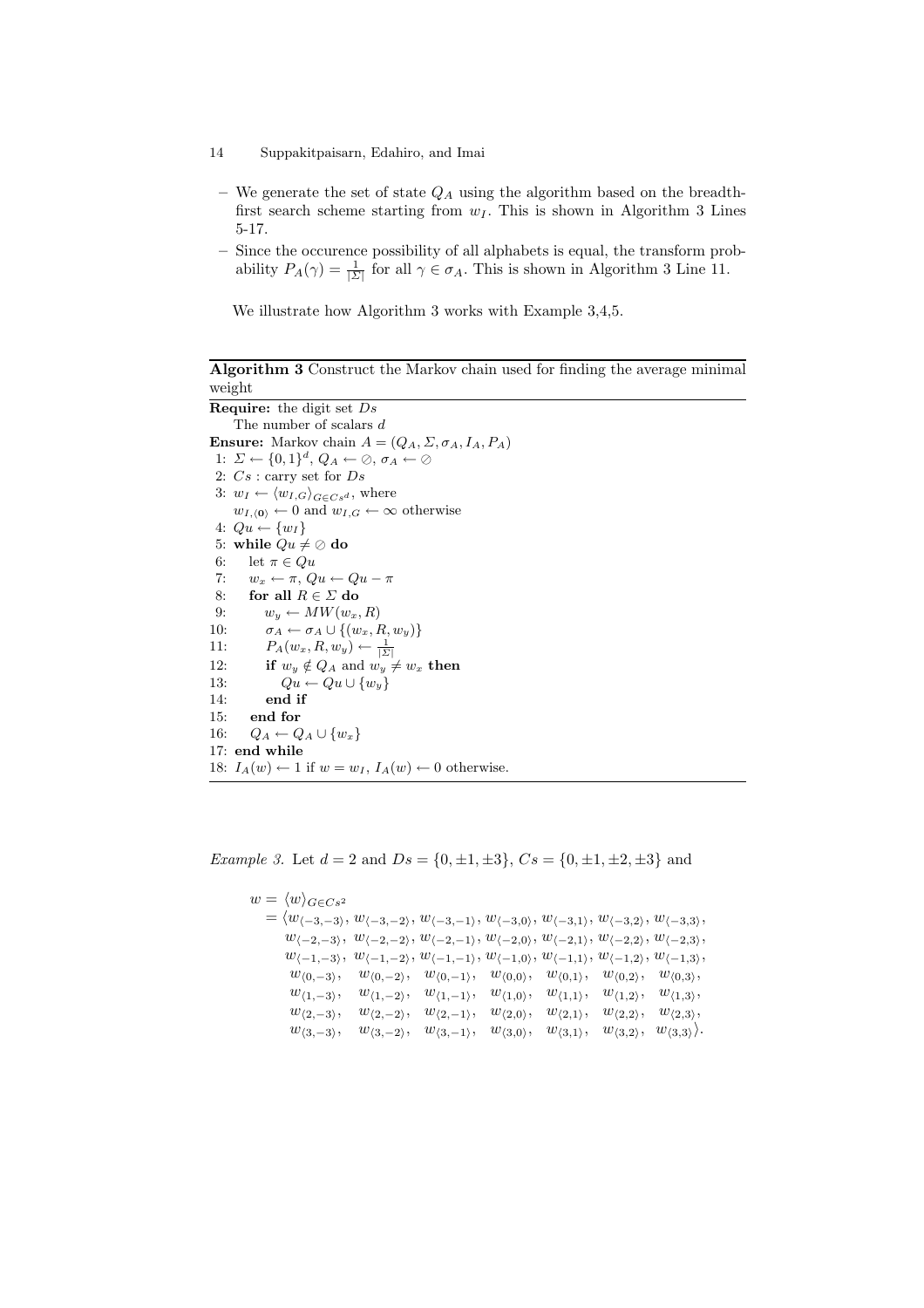Then, the initial state  $w = w_I \in Q_A$  is

 $\langle \infty, \infty, \infty, \infty, \infty, \infty, \infty$  $\infty, \infty, \infty, \infty, \infty, \infty, \infty,$  $\infty, \infty, \infty, \infty, \infty, \infty, \infty,$  $\infty, \infty, \infty, 0, \infty, \infty, \infty$  $\infty, \infty, \infty, \infty, \infty, \infty, \infty,$  $\infty, \infty, \infty, \infty, \infty, \infty, \infty, \infty$  $\infty, \infty, \infty, \infty, \infty, \infty, \infty)$ .

Refered to Example 1, if  $w_{t+1} = w_I$  and the input bit is  $\langle 0, 1 \rangle$  (as seen in the most significant bit of the example), Algorithm 2 output

w<sup>t</sup> = w<sup>B</sup> = h∞, ∞, ∞, ∞, ∞, ∞, ∞, 1, ∞, 1, 1, 1, ∞, 1, 1, ∞, 1, 0, 1, ∞, 1, 1, ∞, 1, 1, 1, ∞, 1, ∞, ∞, ∞, ∞, ∞, ∞, ∞, 1, ∞, 1, 1, 1, ∞, 1, ∞, ∞, ∞, ∞, ∞, ∞, ∞i,

as shown in Table 1.  $w_B \in Q_A$ , and  $(w_I, \langle 0, 1 \rangle, w_B) \in \sigma_A$ . Similarly, if the input is  $w_B$  and  $\langle 1, 1 \rangle$  as seen in bit 1 of the example, the algorithm input

$$
w_C = \langle 1, 1, 0, 1, 1, 1, \infty, \n2, 1, 1, 1, 2, 1, \infty, \n1, 2, 1, 2, 1, 2, \infty, \n2, 1, 1, 1, 2, 1, \infty, \n\infty, \infty, \infty, \infty, \infty, \infty, \infty, \infty, \n2, 2, 2, 2, 2, 2, \infty, \n1, 2, 1, 2, 1, 2, \infty \rangle,
$$

as shown in Table 2. Also,  $w_C \in Q_A$ ,  $(w_B, \langle 1, 1 \rangle, w_C) \in \sigma_A$ .

Example 4. Construct the Markov chain  $A = (Q_A, \Sigma, \sigma_A, I_A, P_A)$  for finding  $AJW(E_m\{\{0,\pm 1\},1\}).$ 

– As  $Ds = \{0, \pm 1\}$ ,  $Cs = \{0, \pm 1\}$ . Then,

$$
w = \langle w_{\langle -1 \rangle}, w_{\langle 0 \rangle}, w_{\langle 1 \rangle} \rangle.
$$

The initial value of  $w, w_I$  is

$$
w_I = \langle \infty, 0, \infty \rangle.
$$

– Consider the loop in Lines 5-17. On the first iteration,  $w_x = w_I$  in Line 7. If R is assigned to  $\langle 0 \rangle$  in Line 8, the result of the function MW in Line 9,  $w_y$ is

$$
w_A = \langle 1, 0, 1 \rangle.
$$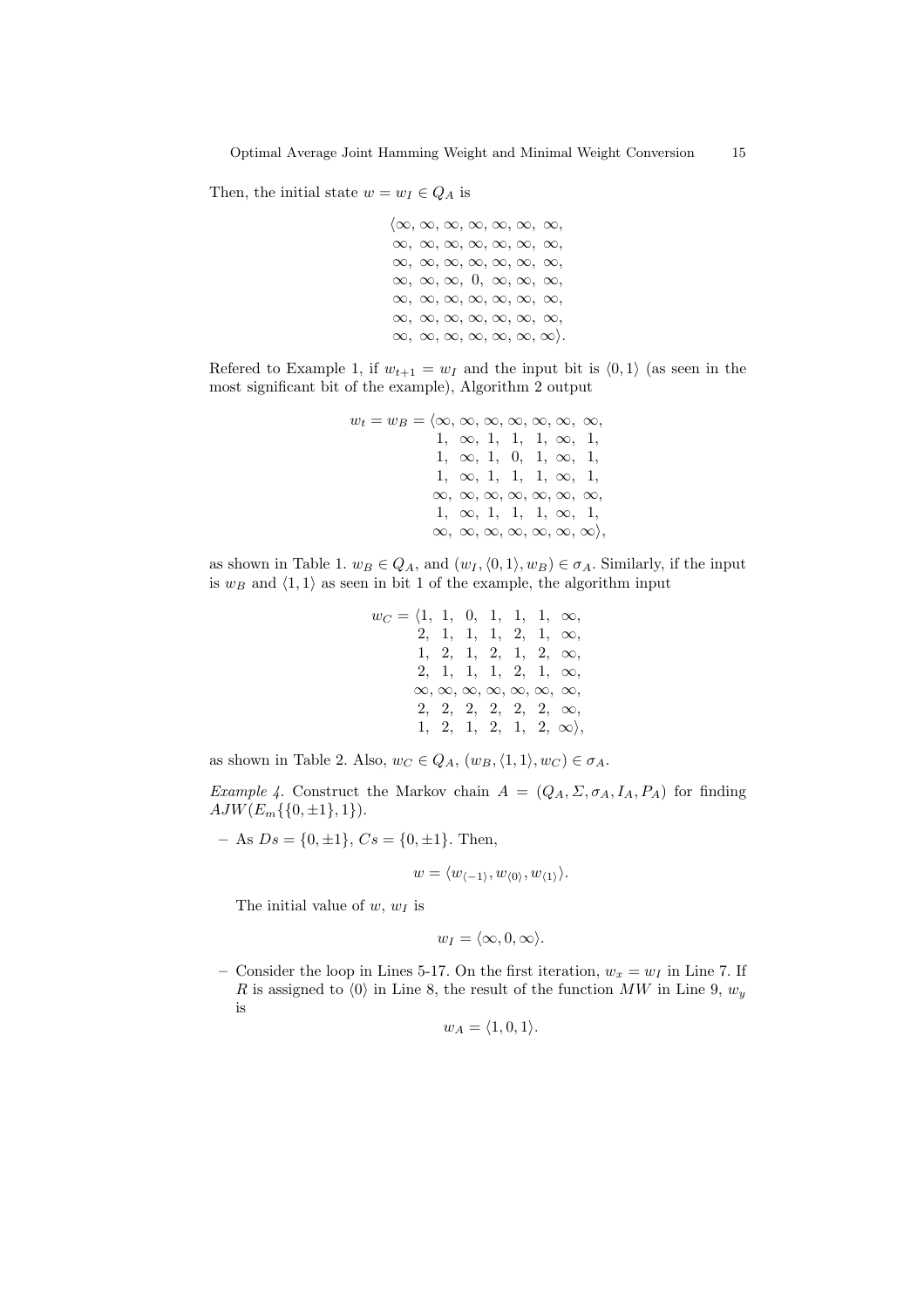Then, we add  $\alpha = \langle w_I, \langle 0 \rangle, w_A \rangle$  to the set  $\sigma_A$  as shown in Line 10. The probability of the transition  $\alpha$  is  $\frac{1}{|\Sigma|} = \frac{1}{|\{0,1\}|} = \frac{1}{2}$ . Also, we add  $w_A$  to the set Qu.

– Similarly, if  $R = \langle 1 \rangle$ ,  $w_y$  is

$$
w_B = \langle 0, 1, \infty \rangle.
$$

Then,  $w_B \in Q_A$ , and  $\langle w_I, \langle 1 \rangle, w_B \rangle \in \sigma_A$ .

– Next, we explore the state  $w_A$ , as we explore the set  $Q_A$  by the breadth-first search algorithm. If  $R = \langle 0 \rangle$ ,  $w_y$  is  $\langle 1, 0, 1 \rangle$ . And if  $R = \langle 1 \rangle$ ,  $w_y$  is  $\langle 1, 1, 0 \rangle$ . Then,

$$
\langle \langle 1, 0, 1 \rangle, \langle 0 \rangle, \langle 1, 0, 1 \rangle \rangle \in \sigma_A,
$$
  

$$
\langle \langle 1, 0, 1 \rangle, \langle 1 \rangle, \langle 0, 1, 1 \rangle \rangle \in \sigma_A.
$$

The first transition is the self-loop. Hence, we need not to explore it again. – We explore the state  $w_B$ , the result is

$$
\langle \langle 0, 1, \infty \rangle, \langle 0 \rangle, \langle 1, 1, 2 \rangle \rangle \in \sigma_A,
$$
  

$$
\langle \langle 0, 1, \infty \rangle, \langle 1 \rangle, \langle 1, 2, \infty \rangle \rangle \in \sigma_A.
$$

We note that  $\langle 1, 1, 2 \rangle$  is equivalent to  $\langle 0, 0, 1 \rangle$ , and we denote it as  $\langle 0, 0, 1 \rangle$ . Also,  $\langle 1, 2, \infty \rangle$  is equivalent to  $\langle 0, 1, \infty \rangle$ . Then, the second transition is the self-loop.

– Then, we explore the state  $\langle 0, 1, 1 \rangle$ . We get the condition

$$
\langle \langle 0, 1, 1 \rangle, \langle 0 \rangle, \langle 1, 1, 2 \rangle \rangle \in \sigma_A,
$$
  

$$
\langle \langle 0, 1, 1 \rangle, \langle 1 \rangle, \langle 1, 2, 1 \rangle \rangle \in \sigma_A.
$$

We denote  $\langle 1, 1, 2 \rangle$  and  $\langle 1, 2, 1 \rangle$  by  $\langle 0, 0, 1 \rangle$ ,  $\langle 0, 1, 0 \rangle$  respectively. – We explore  $(0, 0, 1)$  and get the condition

 $\langle \langle 0, 0, 1 \rangle, \langle 0 \rangle, \langle 1, 0, 1 \rangle \rangle \in \sigma_A$ ,

$$
\langle \langle 0,0,1\rangle, \langle 1\rangle, \langle 0,1,1\rangle \rangle \in \sigma_A.
$$

– Exploring  $\langle 0, 1, 0 \rangle$  makes we get

$$
\langle\langle 0,1,0\rangle,\langle 0\rangle,\langle 1,1,1\rangle\rangle\in\sigma_A,
$$

$$
\langle\langle 0,1,0\rangle,\langle 1\rangle,\langle 1,1,0\rangle\rangle\in\sigma_A.
$$

We denote  $\langle 1, 1, 1 \rangle$  as  $\langle 0, 0, 0 \rangle$ .

– From the state  $\langle 0, 0, 0 \rangle$ , we get

$$
\langle \langle 0, 0, 0 \rangle, \langle 0 \rangle, \langle 1, 0, 1 \rangle \rangle \in \sigma_A,
$$
  

$$
\langle \langle 0, 0, 0 \rangle, \langle 1 \rangle, \langle 0, 1, 0 \rangle \rangle \in \sigma_A.
$$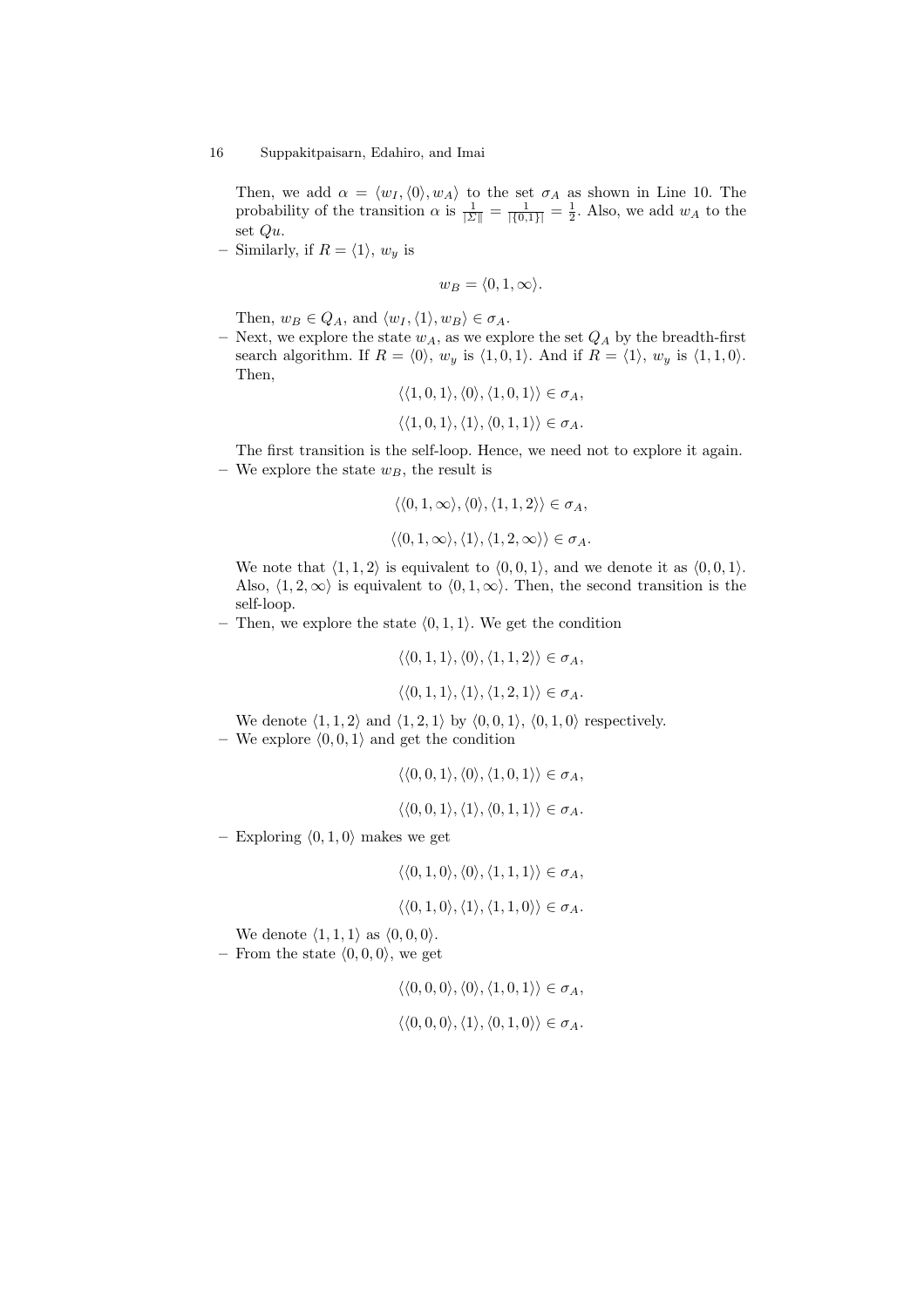

Fig. 1. The Markov chain constructed by Algorithm 3 used for finding  $AJW(E_m\{\{0, \pm 1\}, 1\})$ 

– From the state  $\langle 1, 1, 0 \rangle$ , we get

$$
\langle \langle 1, 1, 0 \rangle, \langle 0 \rangle, \langle 2, 1, 1 \rangle \rangle \in \sigma_A,
$$
  

$$
\langle \langle 1, 1, 0 \rangle, \langle 1 \rangle, \langle 1, 1, 0 \rangle \rangle \in \sigma_A.
$$

- We denote  $\langle 2, 1, 1 \rangle$  as  $\langle 1, 0, 0 \rangle$ .
- Last, from the state  $\langle 1, 0, 0 \rangle$ , we get

 $\langle \langle 1, 0, 0 \rangle, \langle 0 \rangle, \langle 1, 0, 1 \rangle \rangle \in \sigma_A,$  $\langle$  (1, 0, 0i, 0ii),  $\langle 0, 1, 0 \rangle$   $\in \sigma_A$ .

$$
\langle \langle 1,0,0\rangle, \langle 1\rangle, \langle 0,1,0\rangle\rangle \in \sigma_{\mathbb{A}}
$$

– We show the Markov chain in Figure 2.

Example 5. Construct the Markov chain  $A = (Q_A, \Sigma, \sigma_A, I_A, P_A)$  for finding  $AJW(E_m\{\{0,\pm 1\},2\}).$ 

– As  $Ds = \{0, \pm 1\}$ ,  $Cs = \{0, \pm 1\}$ . Then,

$$
w = \langle w_{\langle -1, -1 \rangle}, w_{\langle -1, 0 \rangle}, w_{\langle -1, 1 \rangle}, w_{\langle 0, 0 \rangle}, w_{\langle 0, 1 \rangle}, w_{\langle 0, 1 \rangle}, w_{\langle 1, -1 \rangle}, w_{\langle 1, 0 \rangle}, w_{\langle 1, 1 \rangle} \rangle.
$$

The initial value of  $w, w_I$  is

$$
w_I = \langle \infty, \infty, \infty, \\ \infty, 0, \infty, \\ \infty, \infty, \infty \rangle.
$$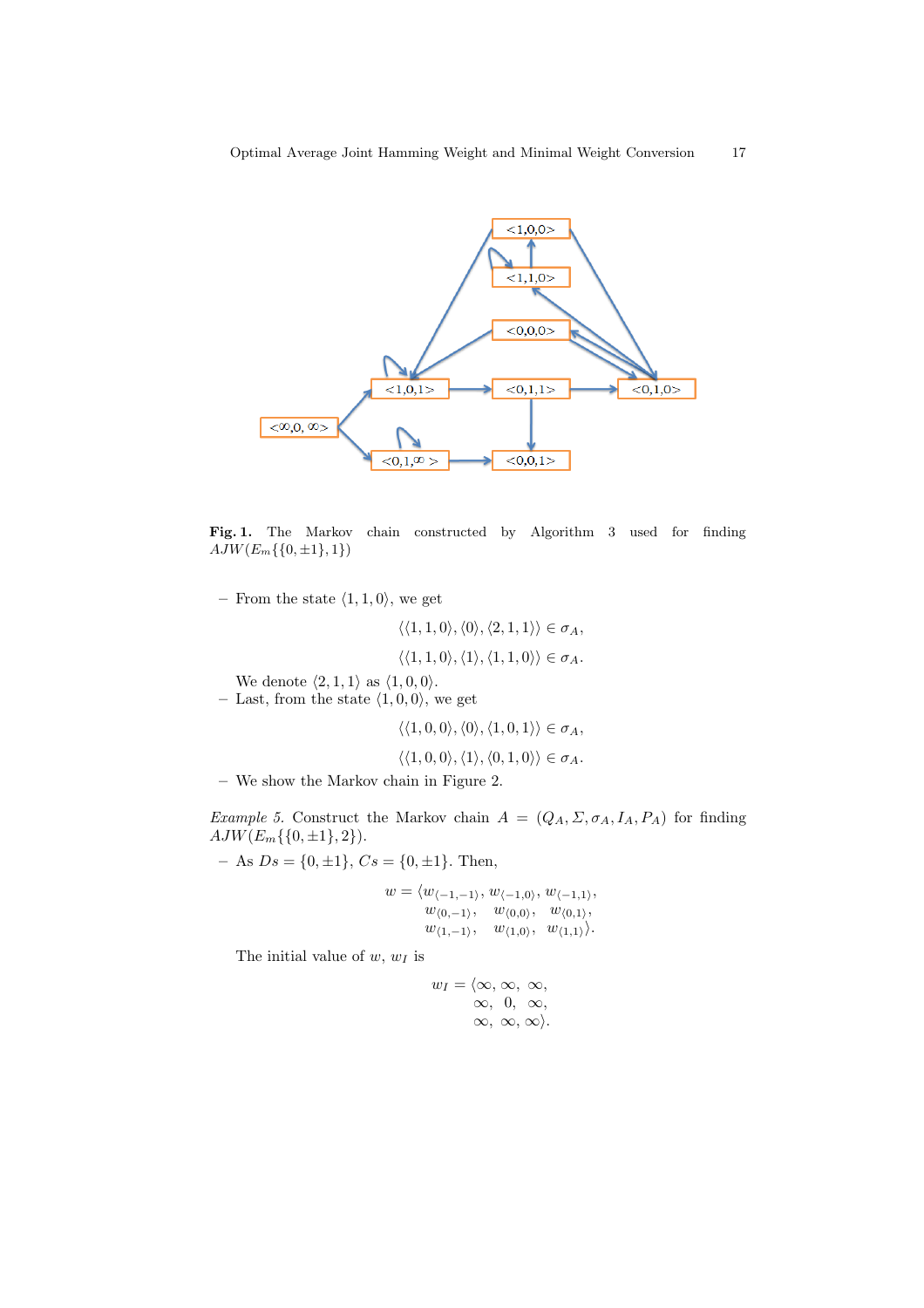

Fig. 2. The Markov chain constructed by Algorithm 3 after the second iteration of the loop in Lines 8-17

– Consider the loop in Lines 5-17. On the first iteration,  $w_x = w_I$  in Line 7. If R is assigned to  $(0, 0)$  in Line 8, the result of the function MW in Line 9,  $w_y$  is

$$
w_y = w_A = \langle 1, 1, 1, 1, 1, 1, 0, 1, 1, 1, 1 \rangle.
$$

Then, we add  $\alpha = \langle w_I, \langle 0, 0 \rangle, w_A \rangle$  to the set  $\sigma_A$  as shown in Line 10. The probability of the transition  $\alpha$  is  $\frac{1}{|\Sigma|} = \frac{1}{|\{0,1\}^2|} = \frac{1}{4}$ . Also, we add  $w_A$  to the set Qu.

- The algorithm explores all  $R \in \{0,1\}^2$ . The result is shown in Figure 3.
- On the second iteration,  $w_x = w_A$ . If R is assigned to  $\langle 0, 0 \rangle$ , the result of the function  $MW$  is  $w_A$  itself. Therefore, the Markov chain consists of the self-loop at the state corresponding to  $w_A$ .

Let C be a number of states. We number each state  $d \in Q_A$  as  $d_p$  where  $1 \leq p \leq C$ . Let  $\pi^T = (\pi_i^T)$  be a probabilistic distribution at time  $T$ , i.e.  $\pi_i^T$  is the possibility that we are on state  $d_p$  after received input length T. Let  $P = (P_{pq}) \in \mathbb{R}^{|Q_A| \times |Q_A|}$  be the transition matrix such that

$$
P_{pq} = \sum_{R \in \Sigma} P_A(d_p, R, d_q).
$$

Without loss of generality, assume  $d_1$  representing the state that corresponds to the equivalence class of  $w_I$ . Then,  $\pi^0 = (1, 0, \ldots, 0)^t$ . From the equation  $\pi^{T+1} = \pi^T P$ , we find the stationary distribution such that  $\pi^{T+1} = \pi^T$  by the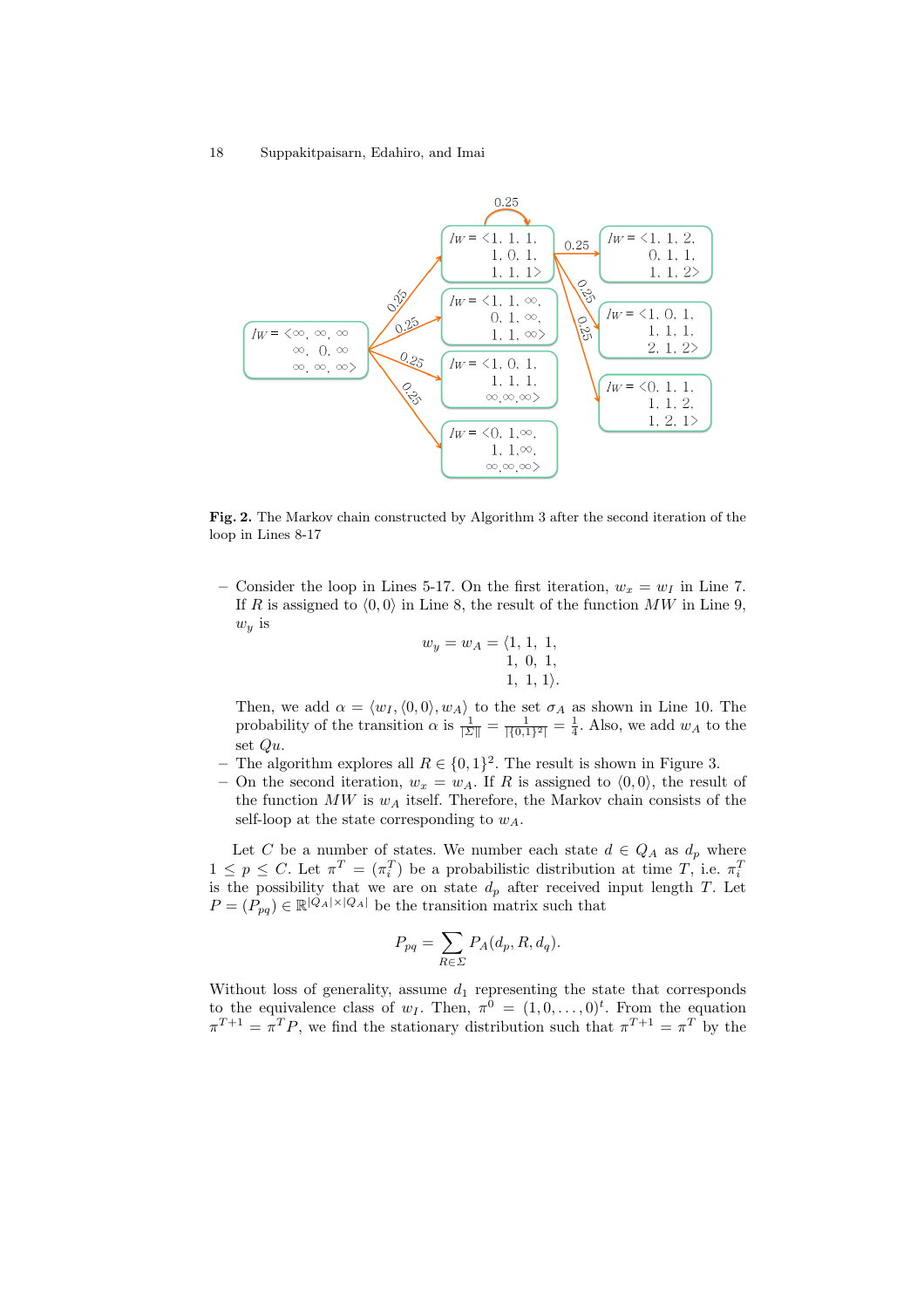eigen decomposition. In Appendix C, we prove that the stationary distribution always exists for any finite Markov chain generated from Algorithm 3.

The next step is to find the average weight from the stationary distribution  $\pi$ . Define WK as a function from  $\sigma_A$  to the set of integer by

$$
WK(\tau) = w_{y,\langle 0 \rangle} - w_{x,\langle 0 \rangle},
$$

when  $\tau = (w_x, G, w_y) \in \sigma_A$ . The function can be described as the change of the Hamming weight in the case that the carry tuple is  $(0)$ . We compute the average Hamming weight by the average value of the change in the Hamming weight when  $n$  is increased by 1 in the stationary distribution formalized as

$$
AJW(E_m\{Ds,d\}) = \sum_{\tau \in \sigma_A} \frac{\pi_{f(\tau)} W K(\tau)}{|\Sigma|},
$$

when  $f(\tau) = w_x$  if  $\tau = (w_x, G, w_y)$ .

#### 4.2 Analysis Results

By using the analysis method proposed in Subsection 4.1, we can find many interesting results on the average joint Hamming weight. We show some interesting results in Table 4. Our results match many existing result [1, 4, 9, 7]. And, we discover some results that have not been found in the literatures. We can describe the results as follows:

– When  $d = 1$ , we can find the average joint Hamming weight of all digit sets  $Ds = \{0, \pm 1, \pm 3, \ldots, \pm (2h + 1)\}\$  when  $h \leq 31$ . If  $h = 2^p - 1$  for some  $p \in \mathbb{Z}$ , our results match the existing results by Muir and Stinson [4]. And, we observe from the result that there is a relation between  $h$  and the average joint hamming weight. Let  $p$  be an integer such that

$$
2^{p-1} - 1 < h < 2^p - 1,
$$
\n
$$
AJW(\{0, \pm 1, \pm 3, \dots, \pm (2h+1)\}, 1) = \frac{2^p}{(p+1)2^p + (h+1)}.
$$

– When  $d = 2$ , we can find the average joint Hamming weight of  $Ds =$  $\{0, \pm 1, \pm 3, \ldots, \pm (2h + 1)\}\$  when  $h \leq 5$ . And, when  $d = 3$ , we can find the average joint hamming weight of  $Ds = \{0, \pm 1, \pm 3\}$ . The most interesting results is the case when  $d = 2$ , and  $Ds = \{0, \pm 1, \pm 3\}$ . This problem open by Solinas [1], and there are many works proposed the upper bound of the minimal average joint Hamming weight in this case. We can find the minimal average weight, and close this problem. We show our result compared with the previous works in Table 5.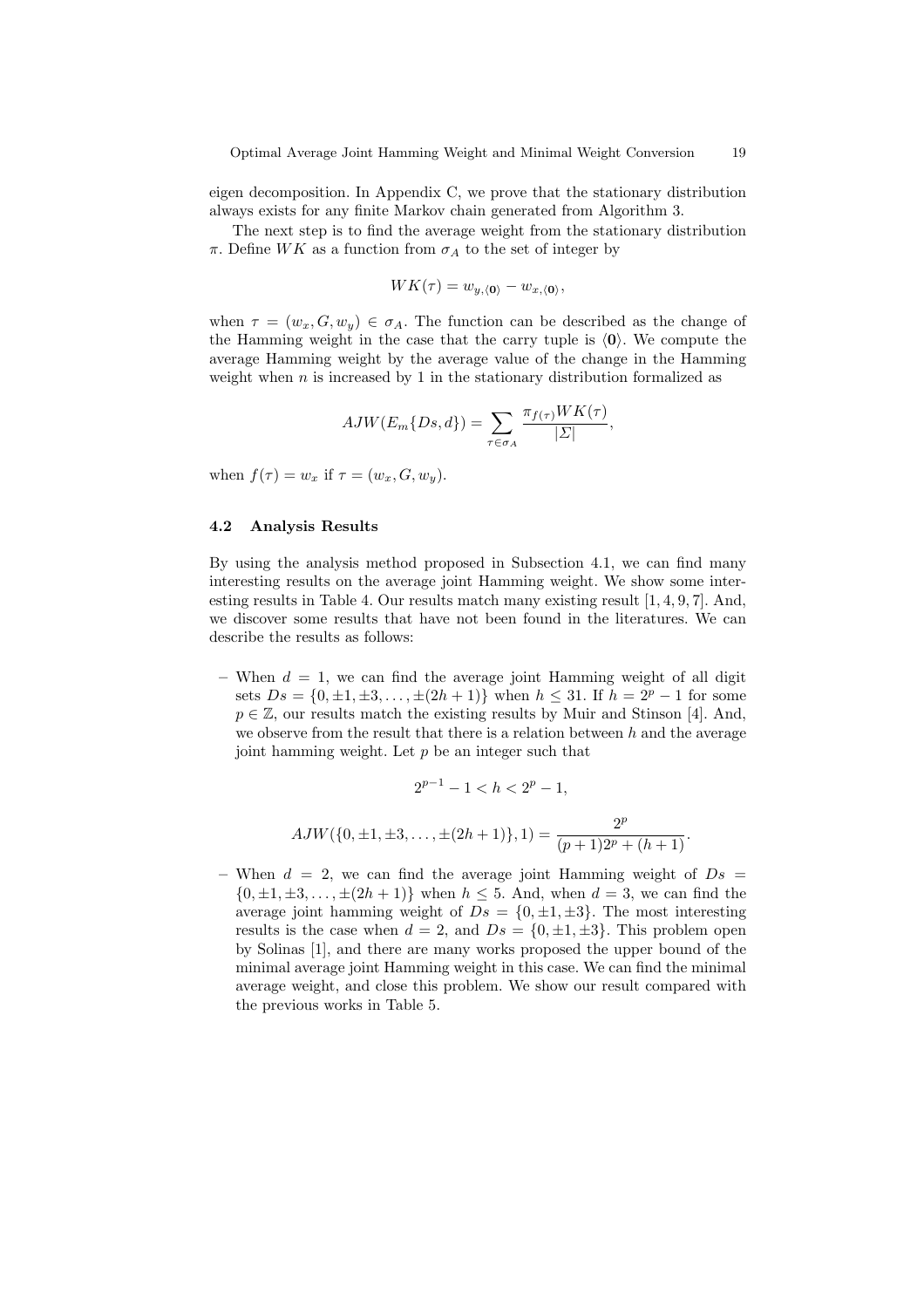Table 4. The average joint Hamming weight,  $AJW(E_m\{Ds, d\})$ , when  $Ds =$  $\{0, \pm 1, \pm 3, \ldots, \pm (2h + 1)\}\$  found by our analysis method, with the number of states in the Markov chain on each case

| d.             | 1                                                                                      | $\mathfrak{D}$                                                                                                                                                                                                               | 3                                                                                        | 4                        |
|----------------|----------------------------------------------------------------------------------------|------------------------------------------------------------------------------------------------------------------------------------------------------------------------------------------------------------------------------|------------------------------------------------------------------------------------------|--------------------------|
| $\theta$       | $(9 \text{ states})$                                                                   | $\frac{1}{3} \approx 0.3333$ $\frac{1}{2} = 0.5$ $\frac{23}{39} \approx 0.5897$ $\frac{115}{179} \approx 0.6424$<br>(Existing work [9]) (Existing work [1]) (Existing work [7]) (Existing work [7])<br>$(64 \text{ states})$ | $(941 \text{ states})$                                                                   | $(16782 \text{ states})$ |
| 1              | $\frac{1}{4} = 0.25$<br>(Existing work [4]) (Improved result)<br>$(38 \text{ states})$ | $\frac{281}{786} \approx 0.3575$<br>$(3189 \text{ states})$                                                                                                                                                                  | $\frac{20372513}{49809043} \approx 0.4090$<br>(New result)<br>$(1216376 \text{ states})$ |                          |
| $\overline{2}$ | $\frac{2}{9} \approx 0.2222$<br>(New result)<br>$(70 \text{ states})$                  | $\frac{1496396}{4826995} \approx 0.3100$<br>(New result)<br>$(19310 \text{ states})$                                                                                                                                         |                                                                                          |                          |
| 3              | $\frac{1}{5} = 0.2$<br>(Existing work [4])<br>$(119 \text{ states})$                   | 0.2660<br>(New result)<br>$(121601 \text{ states})$                                                                                                                                                                          |                                                                                          |                          |
| $\overline{4}$ | $\frac{4}{21} \approx 0.1904$<br>(New result)<br>$(160 \text{ states})$                | 0.2574<br>(New result)<br>$(130262 \text{ states})$                                                                                                                                                                          |                                                                                          |                          |
| 5              | $\frac{2}{11} \approx 0.1818$<br>(New result)<br>$(207 \text{ states})$                | 0.2342<br>(New result)<br>$(525620 \text{ states})$                                                                                                                                                                          |                                                                                          |                          |

Table 5. Comparing our result with the other preliminary researches when expand a pair of integers using  $\{0, \pm 1, \pm 3\}$ 

| Research                | Average Joint Hamming Weight                                                                                         |
|-------------------------|----------------------------------------------------------------------------------------------------------------------|
| Avanzi, 2002 [10]       | $\begin{array}{l} \frac{3}{8} = 0.3750 \\ \frac{121}{326} \approx 0.3712 \\ \frac{4}{11} \approx 0.3636 \end{array}$ |
| Kuang et al., 2004 [11] |                                                                                                                      |
| Moller, 2004 [12]       |                                                                                                                      |
| Dahmen et al., 2007 [5] |                                                                                                                      |
| Our Result              | $\frac{\frac{11}{239}}{\frac{281}{786}} \approx 0.3616$<br>$\frac{281}{786} \approx 0.3575[\text{Optimal}]$          |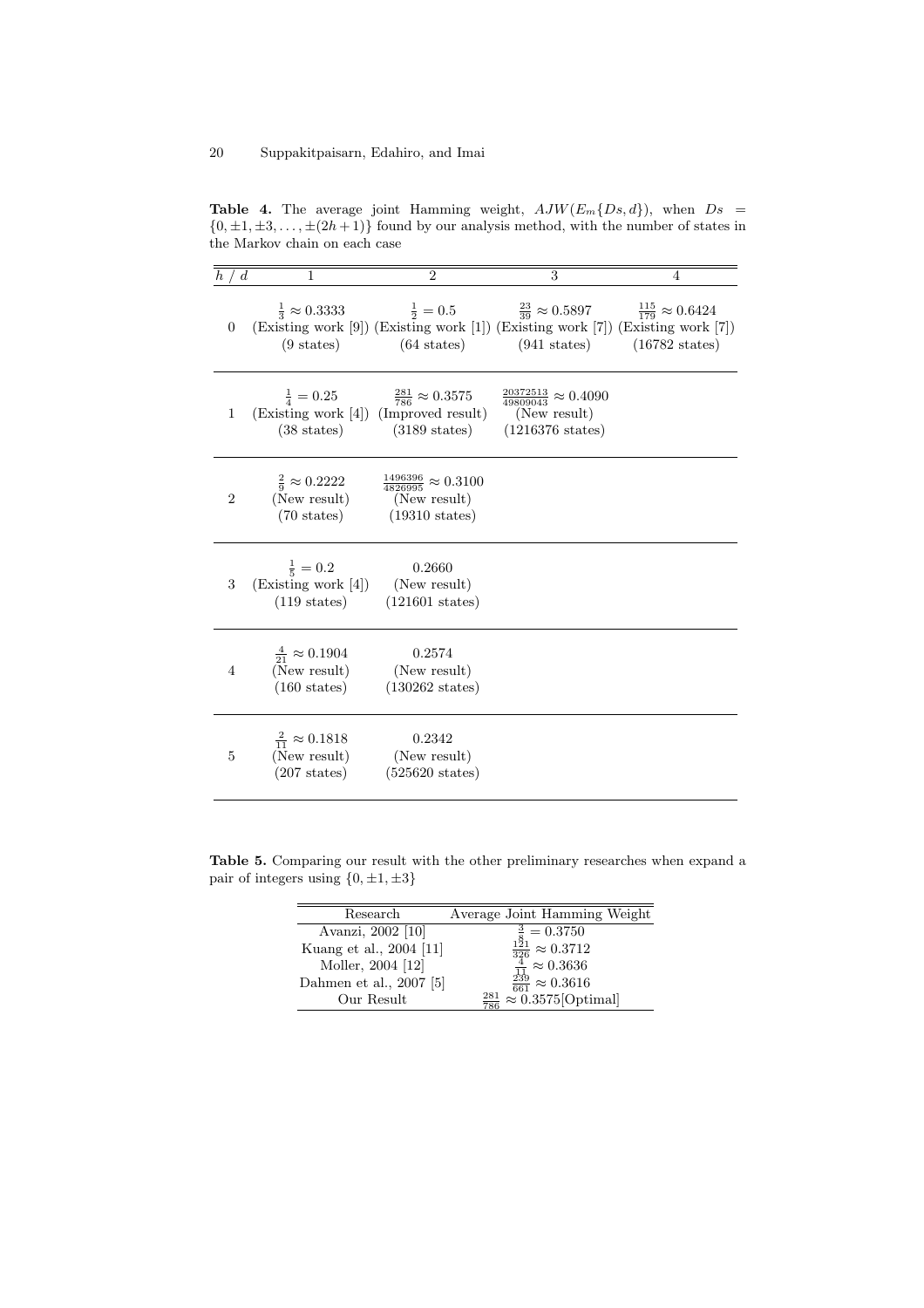#### 5 Conclusion

In this paper, we propose the generalized minimal weight conversion algorithm for  $d$  integers. The algorithm can be applied to any finite digit set  $Ds$ . Then, we propose the algorithm to construct a Markov chain which can be used for finding the average joint Hamming weight automatically. As a result, we can discover some minimal average joint Hamming weights automatically without the prior knowledge of the structure of the digit set. This helps us able to explore the average weight of the unstructured set. For example, we find that the minimal average weight is  $\frac{281}{786} \approx 0.3575$  when  $d = 2$  and  $Ds = \{0, \pm 1, \pm 3\}$ . This improves the upper bound presented by Dahmen et al., that is  $\frac{239}{661} \approx 0.3616$ .

However, there are some gaps to improve this work as follows:

- Compared to the algorithm for each specific digit set, the generalized algorithm proposed in this paper is slower and consumes more memory. However, the efficient minimal weight conversion algorithm on the digit set that have never been explored might be able to derive from the algorithm.
- The number of the states in the Markov chain produced by Algorithm 3 is comparatively large. More efficient algorithm to generate the Markov chain will help us to be able to explore the average joint Hamming weight for the larger set.
- Our method is able to apply on the double-based number system [13, 14]. We have successfully proposing the minimal weight conversion for any d and Ds on this number system. However, we cannot find the fast analysis method from that conversion. In this state, we can improve the upper bound for the minimal average weight when  $d = 2$  and  $Ds = \{0, \pm 1\}$  from 0.3945 [15] to 0.3883, but we still cannot find the exact value.

# References

- 1. Solinas, J.A.: Low-weight binary representation for pairs of integers. Centre for Applied Cryptographic Research, University of Waterloo, Combinatorics and Optimization Research Report CORR (2001)
- 2. Heuberger, C., Muir, J.A.: Minimal weight and colexicographically minimal integer representation. Journal of Mathematical Cryptology 1 (2007) 297–328
- 3. Heuberger, C., Muir, J.A.: Unbalanced digit sets and the closest choice strategy for minimal weight integer representations. Designs, Codes and Cryptography 52(2) (August 2009) 185–208
- 4. Muir, J.A., Stinson, D.R.: New minimal weight representation for left-to-right window methods. Department of Combinatorics and Optimization, School of Computer Science, University of Waterloo (2004)
- 5. Dahmen, E., Okeya, K., Takagi, T.: A new upper bound for the minimal density of joint representations in elliptic curve cryptosystems. IEICE Trans. Fundamentals E90-A(5) (May 2007) 952–959
- 6. Dahmen, E., Okeya, K., Takagi, T.: An advanced method for joint scalar multiplications on memory constraint devices. LNCS 3813 (2005) 189–204
- 7. Dahmen, E.: Efficient algorithms for multi-scalar multiplications. Diploma Thesis, Department of Mathematics, Technical University of Darmstadt (November 2005)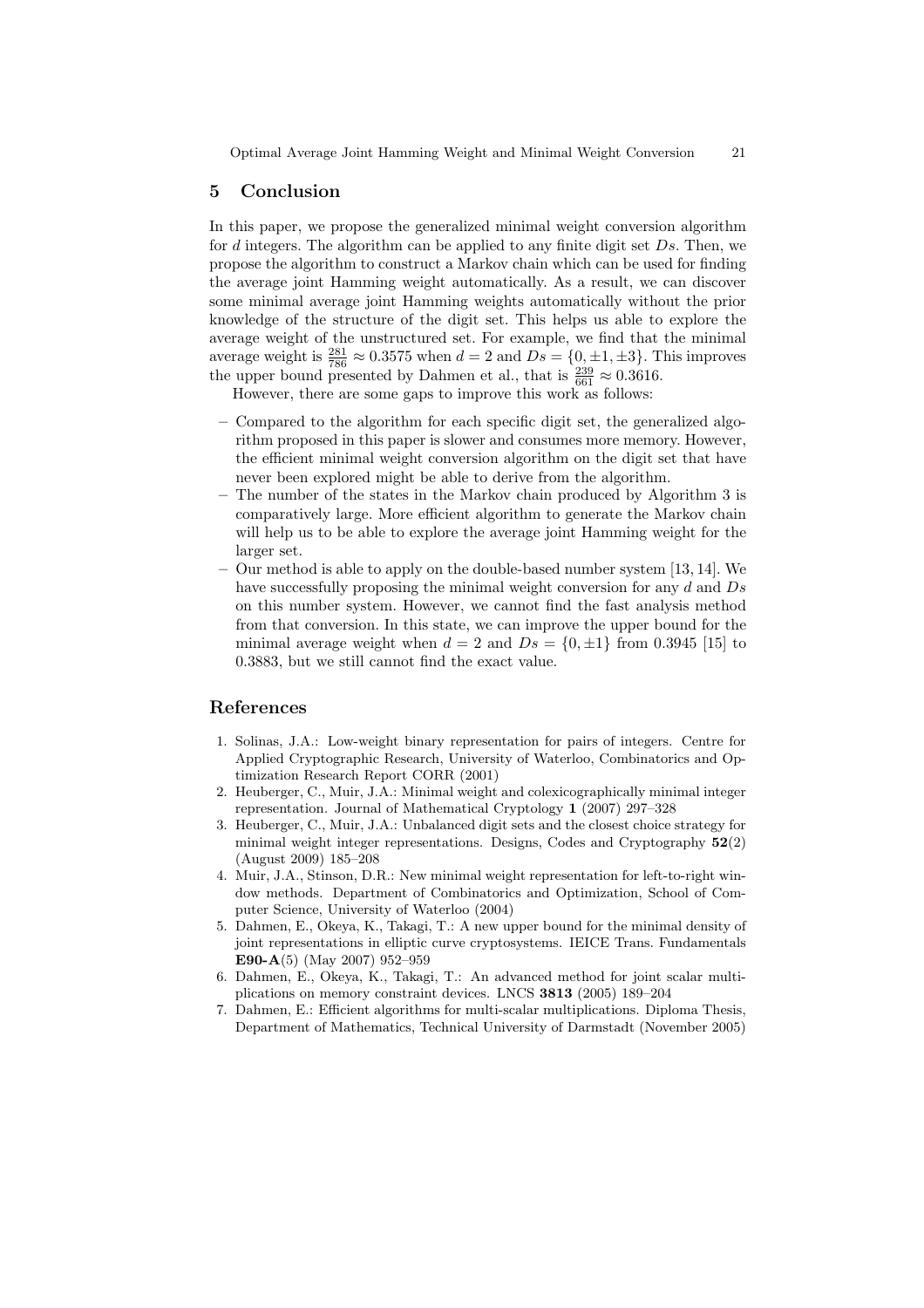- 8. Okeya, K.: Joint sparse forms with twelve precomputed points. Technical Report of IEICE. ISEC 109(42) (May 2009) 43–50 In Japanese.
- 9. Egecioglu, O., Koc, C.K.: Exponentiation using canonical recoding. Theoretical Computer Science 129 (1994) 407–417
- 10. Avanzi, R.: On multi-exponentiation in cryptography. Cryptology ePrint Archive 154 (2002)
- 11. Kuang, B., Zhu, Y., Zhang, Y.: An improved algorithm for  $uP + vQ$  using JSF<sup>1</sup><sub>3</sub>. LNCS 3089 (2004) 467–478
- 12. Moller, B.: Fractional windows revisited: Improved signed-digit representations for efficient exponentiation. LNCS 3506 (2005) 137–153
- 13. Dimitrov, V., Cooklev, T.V.: Two algorithms for modular exponentiation based on nonstandard arithmetics. IEICE Trans. Fundamentals E78-A(1) (January 1995) 82–87 special issue on cryptography and information security.
- 14. Dimitrov, V., Imbert, L., Mishra, P.K.: Efficient and secure elliptic curve point multiplication using double-base chains. In: Proc. of ASIACRYPT 2005. (2005) 59–78
- 15. Adikari, J., Dimitrov, V.S., Imbert, L.: Hybrid binary-ternary number system for elliptic curve cryptosystems. In: Proc. of EUROCRYPT 2009. (2009) 76–83
- 16. ElGamal, T.: A public key cryptosystem and a signature scheme based on discrete logarithms. IEEE Trans. on Information Theory IT-31 (1985) 469–472
- 17. Haggstrom, O.: Finite Markov Chains and Algorithmic Application. 1 edn. Volume 52 of London Mathematical Society, Student Texts. Cambride University, Coventry, United Kingdom (2002)
- 18. Schmidt, V.: Markov Chains and Monte-Carlo Simulation. Department of Stochastics, University Ulm (July 2006)
- 19. Suppakitpaisarn, V.: Optimal average joint hamming weight and digit set expansion on integer pairs. Master's thesis, The University of Tokyo (2009)
- 20. Suppakitpaisarn, V., Edahiro, M.: Fast scalar-point multiplication using enlarged digit set on integer pairs. Proc. of SCIS 2009 (2009) 14

# Appendix A: The Carry Set

In this section, we present the algorithm to find the carry set  $Cs$  in Algorithm 1,2. We show the method in Algorithm 4. It is based on breadth-first search scheme. And, we find the upper bound of the cardinality of the carry set in Lemma 1.

Lemma 1. Given the finite digit set Ds, Algorithm 3 always terminates. And,

$$
||Cs|| \le \max Ds - \min Ds + 2,
$$

when Cs is the output carry set.

Proof. Since

$$
Cs = \left\{ \frac{c - d}{2} \in \mathbb{Z} | d \in Ds \land c \in Cs \right\} \cup \left\{ \frac{c - d + 1}{2} \in \mathbb{Z} | d \in Ds \land c \in Cs \right\},\
$$

$$
\min Cs \ge \frac{\min Cs - \max Ds}{2}.
$$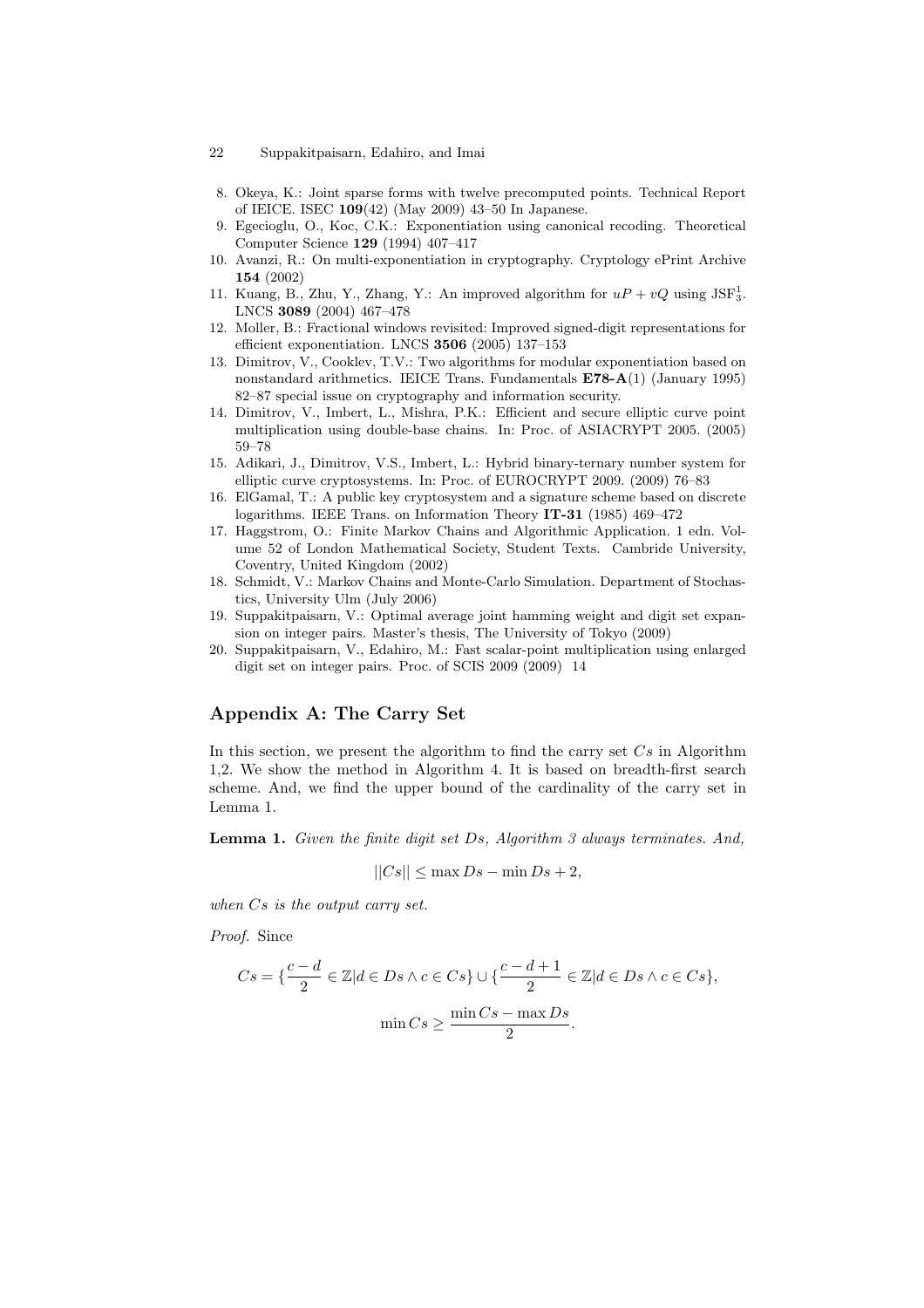Algorithm 4 Find the carry set of the given digit set

**Require:** the digit set  $Ds$ **Ensure:** the carry set  $Cs$ 1:  $Ct \leftarrow \{0\}, Cs \leftarrow \emptyset$ 2: while  $Ct \neq \emptyset$  do 3: let  $x \in Ct$ 4:  $Ct \leftarrow Ct \cup (\{\frac{x+d}{2} \in \mathbb{Z} | d \in Ds\} - Cs - \{x\})$ 5:  $Ct \leftarrow Ct \cup (\{\frac{x+4+1}{2} \in \mathbb{Z} | d \in Ds\} - Cs - \{x\})$ 6:  $Cs \leftarrow Cs \cup \{x\}$ 7:  $Ct \leftarrow Ct - \{x\}$ 8: end while

Then,

$$
\min Cs \ge -\max Ds.
$$

Also,

$$
\max Cs \le -\min Ds + 1.
$$

We conclude that if  $Ds$  is finite,  $Cs$  is also finite. And, Algorithm 3 always terminates.

$$
||Cs|| \le \max Ds - \min Ds + 2.
$$

 $\Box$ 

## Appendix B: The Optimality of Algorithm 1,2

In this subsection, we present the mathematical proof that Algorithm 1,2 proposed in Section 3 is the minimal weight conversion.

**Lemma 2.** For any positive integer  $0 \le t \le n - 1$ .  $Q_{t+1,(i,G_{t+1})}$ , which are assigned in Line 7 of Algorithm 1, represent the minimal weight expansion of the prefix string length  $n - t$  of the bit string  $E_b\{d\}(r_1, \ldots, r_d)$ , when the carry from less significant bits to the prefix is G. And,  $w_{t+1,G_{t+1}}$  is the joint hamming weight of  $Q_{t+1,\langle 1,G_{t+1}\rangle}, \ldots, Q_{t+1,\langle d,G_{t+1}\rangle}.$ 

Proof. We use the mathematic induction for proving this lemma.

We begin the proof by the case when  $t = n-1$ . In this case, all  $Q_{n-1,i,G_{n-1}}$ have length  $(n - (n - 1)) = 1$ . The subsolution  $Q_{n-1,(i,G_{n-1})}$  should satisfy

$$
Q_{n-1,\langle i,G_{n-1}\rangle}=\langle ae_i\rangle,
$$

if  $AE \in Ds^d$ , because it does not produce any carries to more significant bits. Then,  $w_{n-1,G_{n-1}} = 0$  when  $AE = \langle 0 \rangle$  and  $w_{n-1,G_{n-1}} = 1$  otherwise.

We initialize lw in Algorithm 1 Line 2 such that  $w_{n,G_n} = 0$  if  $G = \langle 0 \rangle$ , and  $w_{n,G_n} = \infty$  otherwise. Then,  $we_{R_{n-1}^*}$ , which is assigned in Algorithm 2 Line 6, is ∞ if  $G_n \neq \langle 0 \rangle$ . If there are some finite elements among we, we<sub>R<sup>\*</sup>n-1</sub> will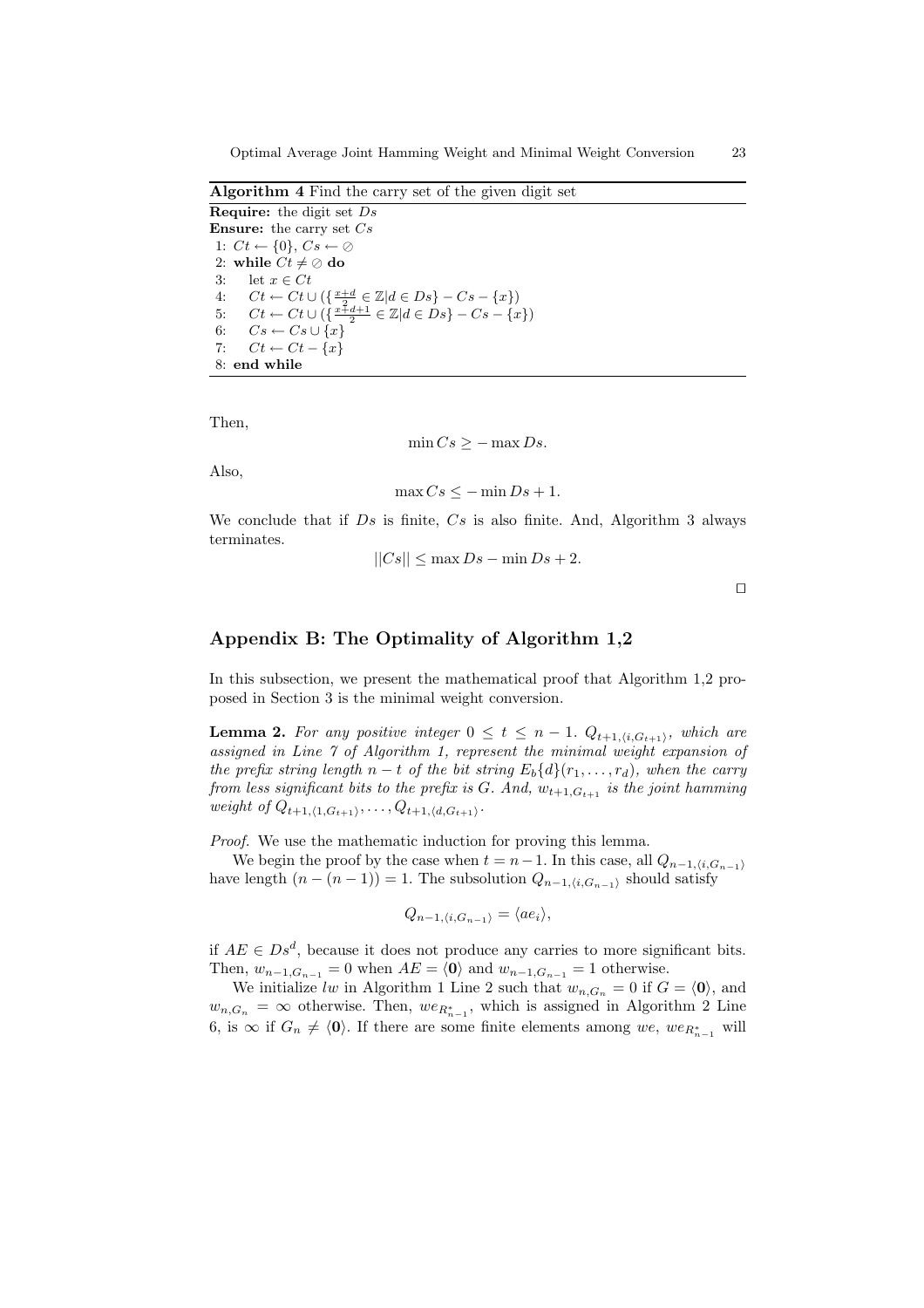not be the minimal element on Algorithm 2 Line 11 and will not be assigned to  $Q_{n-1,(i,G)}$  in Algorithm 2 Line 15. Hence, all selected  $EA = \langle ea_i \rangle_{i=1}^d$  satisfy

$$
ce_i = \frac{ae_i - ea_i}{2} = 0,
$$

for all  $1 \leq i \leq d$ . That means  $ae_i = ea_i$ , and we can conclude that  $Q_{n-1,(i,G)} =$  $\langle ae_i\rangle$ . Also, we prove that  $w_{n-1,G_{n-1}} = 0$  when  $G_{n-1} = \langle 0 \rangle$  and  $w_{n-1,G_{n-1}} = 1$ otherwise by Algorithm 2. We prove the statement when  $T = n - 1$ .

It is left to show that if the lemma holds when  $t = K$ , it also holds when  $t = K - 1$ , for any  $K \geq 1$ .

Assume that when  $t = K$ ,  $w_{K+1,G_{K+1}}$ ,  $Q_{K+1,G_{K+1}}$  are the optimal weight and the optimal expansion of the prefix string length  $n - K$  for any  $G \in Cs^d$ . We claim that  $w_{K,G_K}, Q_{K,G_K}$  are also the prefix string length  $n - K + 1$ .

First, we prove that  $w_{K,G_K}$  is the joint Hamming weight of

$$
Q_{K,\langle 1,G_K\rangle},\ldots,Q_{K,\langle d,G_K\rangle}
$$

for any  $G_K \in Cs^d$ . It is obvious that  $we_{EA}$  selected in Algorithm 2 Line 11 equals  $w_{K+1,CE}$ , when  $EA = \langle 0 \rangle$  and  $w_{K+1,CE} + 1$  otherwise, by Algorithm 2 Line  $6$  (*CE* is defined in Algorithm 2 Line 14). By the assignment in Algorithm 2 Line 15,

$$
Q_{K,\langle i,G_K \rangle} = \langle Q_{K+1,\langle i,CE \rangle}, ea_i \rangle.
$$

Since, the joint hamming weight of  $Q_{K+1,(1,CE)}, \ldots, Q_{K+1,(d,CE)}$  is equal to  $w_{K+1,CE}$  by induction, the property also holds for each  $Q_{K,G_K}$ .

Next, we prove the optimality of  $Q_{K,\langle i,G_K\rangle}$ . Assume contradiction that there are some string  $P_{K,\langle i,G_K\rangle}$  such that

$$
P_{K,\langle i,G_K \rangle} \neq Q_{K,\langle i,G_K \rangle}
$$

for some  $1 \leq i \leq d$ , and some  $G_K \in Cs^d$ . And, the joint hamming weight of  $P_{K,(1,G_K)},\ldots,P_{K,(d,G_K)}$  is less than  $Q_{K,(1,G_K)},\ldots,Q_{K,(d,G_K)}$ . Let the last digit of  $P_{K,\langle i,G_K \rangle}$  be  $lp_i$ . If  $lp_i = ea_i$  for all  $1 \leq i \leq d$ , the carry is

$$
\langle \frac{ae_i - ea_i}{2} \rangle_{i=1}^d = CE.
$$

By induction, the joint Hamming weight  $Q_{K+1,(1,CE)}, \ldots, Q_{K+1,(d,CE)}$  is the minimal joint Hamming weight. Then, the joint hamming weight of  $P$  is greater or equal to Q. If  $lp_i \neq ea_i$  for some  $1 \leq i \leq d$ , the carry is

$$
H = \langle h_i \rangle_{i=1}^d = \langle \frac{ae_i - lp_i}{2} \rangle_{i=1}^d.
$$

By induction,  $Q_{K+1,\langle i,H\rangle}$  is the minimal weight expansion. Then,

$$
JW(P_{K,\langle 1,H\rangle},\ldots,P_{K,\langle d,H\rangle})\geq JW(Q_{K+1,\langle 1,H\rangle},\ldots,Q_{K+1,\langle d,H\rangle})+JW(\langle lp_1\rangle,\ldots,\langle lp_d\rangle),
$$

when  $JW$  is the joint hamming weight function.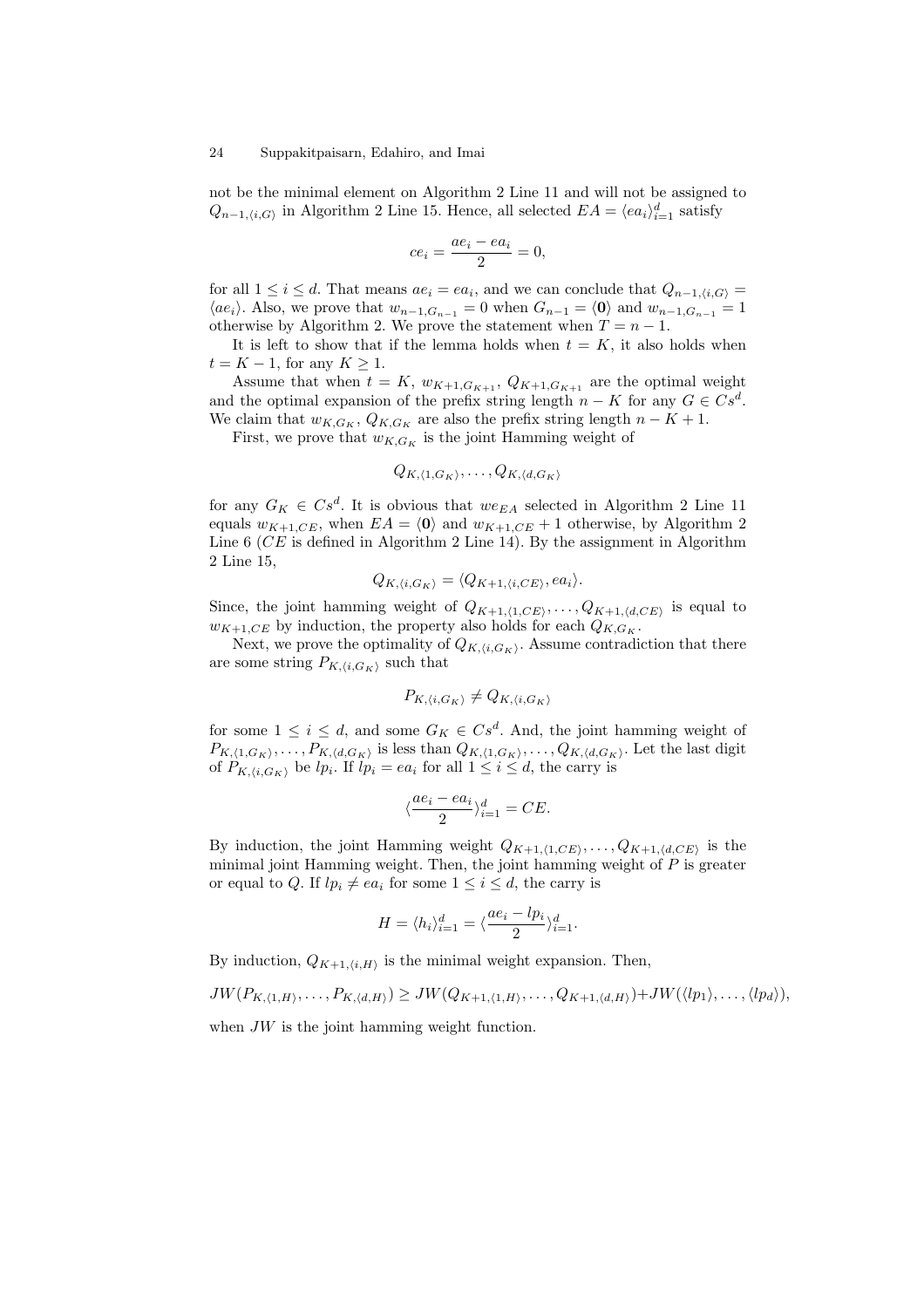By the definition of  $WE$ , it is clear that

$$
JW(Q_{K+1,\langle 1,H\rangle},\ldots,Q_{K+1,\langle d,H\rangle})+JW(\langle lp_1\rangle,\ldots,\langle lp_d\rangle)=we_1,
$$

when  $I = \langle lp_1, \ldots, lp_d \rangle$ .

In Algorithm 2 Line 11, we select the minimal value of  $we_{EA}$ . That is

$$
we_{EA} \leq we_I.
$$

As

$$
we_{EA} = JW(Q_{K,\langle 1,G_K\rangle},\ldots,Q_{K,\langle d,G_K\rangle}),
$$

we can conclude that

$$
JW(P_{K,\langle 1,G_K\rangle},\ldots,P_{K,\langle d,G_K\rangle})\geq JW(Q_{K,\langle 1,G\rangle},\ldots,Q_{K,\langle d,G\rangle}).
$$

This contradicts our assumption.  $\Box$ 

**Theorem 1.** Let  $Z = \langle 0 \rangle$ .  $\langle Q_{0,\langle i,Z \rangle} \rangle_{i=1}^d$  in Algorithm 1 Line 9 is the minimal joint weight expansion of  $r_1, \ldots, r_d$  on digit set Ds.

*Proof.*  $\langle Q_{0,\langle i,G \rangle} \rangle_{i=1}^d$  are the optimal binary expansion of the least significant bit by Lemma 2. Since there is no carry to the least significant bit,  $\langle Q_{0,\langle i,\{0\}\rangle}\rangle_{i=1}^d$  is the optimal solution.

### Appendix C: The Markov Chain from Algorithm 3

In this section, we prove that the set of states  $Q_A$  defined in Section 4 is finite. We also show that the Markov chain automatically generated by Algorithm 3 has a unique stationary distribution.

**Lemma 3.** Let  $\Lambda$  be a largest integer of Ds, and  $\{0, \pm 1, \pm \Lambda\} \subseteq Ds$ . For any possible values of  $lw = \langle lw \rangle_{G \in Cs^d}$ , there exists  $c \in \mathbb{Z}$  such that

$$
lw_{G_1}-lw_{G_2}
$$

for any  $G_1, G_2 \in Cs^d$  such that  $lw_{G_1}, lw_{G_2}$  is a finite integer.

*Proof.* Let l be the possible value of lw, and  $\alpha_1, \ldots, \alpha_d$  are the prefix string length  $\beta$  of the input that move the Markov chain to the state l. Let

$$
\nu = \max(\max Cs, -\min Cs),
$$

and  $\gamma_1, \ldots, \gamma_d$  are the prefix string length  $\beta - \nu$ . They move the Markov chain to the state ll.

First, we show that for any  $G \in Cs^d$ 

$$
l_G \leq l l_{\langle 0 \rangle} + \nu + d.
$$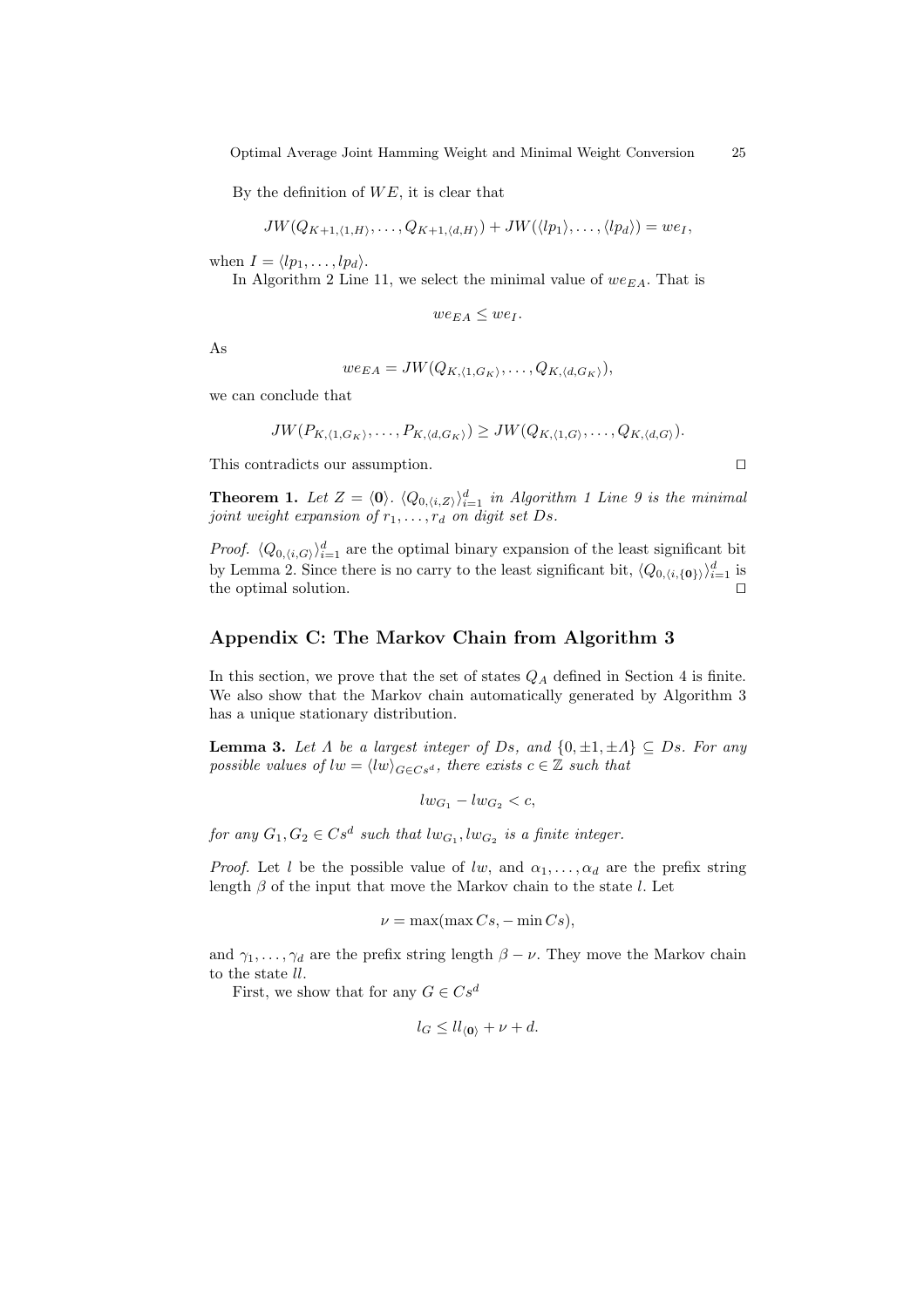We consider the case that the last bit of  $\alpha_{\epsilon}$  is 0, for all  $\epsilon \in \{1, \ldots, d\}$ , and  $G \in \{0, \pm 1\}^d$ . Since  $\{0, \pm 1\} \in Ds$ ,

$$
l_G \leq ll_{\langle 0 \rangle} + \mu \leq ll_{\langle 0 \rangle} + \nu,
$$

when  $\mu$  is the joint Hamming weight of the substring of the input from the  $(\beta - \nu + 1)^{th}$  significant bits to the  $\beta^{th}$  significant bit,  $\lambda_1, \ldots, \lambda_d$ .

Assume the last bit of  $\alpha_{\epsilon}$  is 1, for some  $\epsilon \in \{1, \ldots, d\}$ . If  $G_{\epsilon} \in \{0, -1\}$ ,  $ae_{\epsilon} \in Ds$ . Next, we consider the case when  $G_{\epsilon} = 1$ , and  $ae_{\epsilon} = 2$ . If  $2 \in Ds$ , we prove the case. If not, we need to carry something to more significant bit. That carry can be dissolved if there exists 0 in some bit in  $\lambda_{\epsilon}$ . If all number in  $\lambda_{\epsilon}$  is 1, we might need to carry 1 into  $\gamma_{\epsilon}$ . If there exists 0 in  $\gamma_{\epsilon}$ , it might be changed to 1, that increase the joint Hamming weight at most 1. If not, the carry must be dissolved by changing some  $c_1 \in Ds - \{0\}$  to  $c_2 \in Ds - \{0\}$ , that does not change the joint Hamming weight. Then, we prove the case.

Next, we prove the claim that

$$
l_G \leq lu_H+1,
$$

when lu is the state of the Markov chain moved by the prefix string length  $\beta - 1$ of the input, and  $H$  is defined as

$$
H_{\epsilon} = \begin{cases} \nG_{\epsilon} & G_{\epsilon} \in \{0, \pm 1\} \\ \n\frac{G_{\epsilon}}{2} & |G_{\epsilon}| \geq 2 \text{ and } |G_{\epsilon}| \text{ is even} \\ \n\frac{G_{\epsilon}-1}{2} & |G_{\epsilon}| \geq 2 \text{ and } |G_{\epsilon}| \text{ is odd and last digit of } \alpha_{\epsilon} \text{ is 0} \\ \n\frac{G_{\epsilon}+1}{2} & \text{otherwise} \n\end{cases}
$$

By the above equation,

$$
|H_{\epsilon}| \le |G_{\epsilon}| - 1 \text{ if } |G_{\epsilon}| \ge 2.
$$

Then, by this claim

$$
l_G \leq l l_H + \nu,
$$

when  $H \in \{0, \pm 1\}^d$ . Hence,

$$
l_G \leq l l_{\langle 0 \rangle} + \nu + d.
$$

In this paragraph, we show that the claim is correct. We consider  $G_{\epsilon}$  as the carry to the bit, and  $H_{\epsilon}$  as the carry to more significant bit. Let  $\omega$  be the  $\beta^{th}$ significant bit of  $r_{\epsilon}$ . In case that  $2|G_{\epsilon}$ , we can carry  $\frac{G_{\epsilon}}{2}$  to more significant bits and leave this bit to  $\omega$ . If 2 $|(G_{\epsilon}+1)$  and  $\omega$  is 0, we carry  $\frac{G_{\epsilon}-1}{2}$  to more significant bit, and leave 1. If the input is 1, we carry  $\frac{G_{\epsilon}+1}{2}$ , and leave 0.

On the second part of the proof, we show the upper bound of  $lw_{(0)}$ . Let  $\alpha_1, \ldots, \alpha_d$  be a string length  $\beta$ , and  $\gamma_i$  be a prefix of  $\alpha_i$  length  $\beta - \nu$ , for some  $\nu \in \mathbb{Z}$ .  $\alpha_i$  moves the Markov chain to the state l and  $\gamma_i$  moves the Markov chain to the state ll. We show that for any  $G \in \mathbb{C}^d$ ,

$$
l_{\langle 0 \rangle} \leq l l_G + \rho,
$$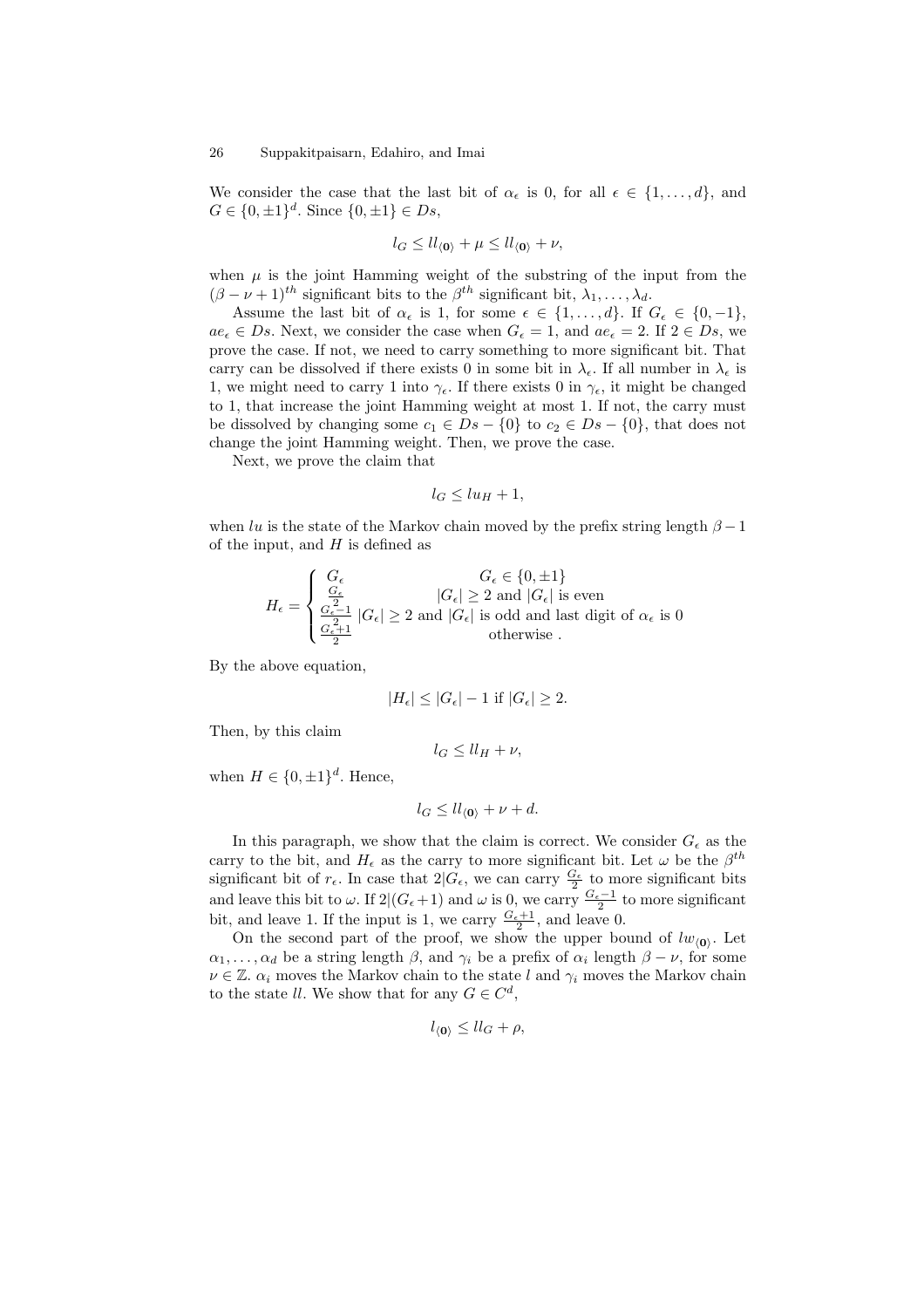when  $ll$  is induced by the substring of the string which induce  $l$ . Refer to Algorithm 2, we select the best input in each output among  $Ds^d$ , by carrying  $CA \in Cs^d$ . But, we cannot output every possible  $Ds^d$  by the condition in Line 8. Let  $D \subseteq Ds^d$  be a set of possible output, and  $C \in Cs^d$  be a set of the possible carry from the bit. It is obvious that

$$
l_{\langle 0 \rangle} \leq l l_G + 1,
$$

for any  $G \in \mathcal{C}$ . Let  $Cin \subset \mathcal{C}$  be a set of possible carry to the input bit  $I \in \{0,1\}$ and  $Cou \subseteq Cs$  is the possible carry produced by the bit and the set  $Cin$ . Define a function  $\Delta : P(Cs) \times \{0,1\} \rightarrow P(Cs)$  such that  $\Delta(Ci, I) = Co$ . We claim that if

$$
\alpha_i \notin \{w | w \in (0^+1^+)^{|Cs|+1}\},\
$$

for some positive integer  $p$ , we can show that

$$
Cs = \Delta \dots \Delta(\Delta(\langle 0 \rangle, I_{\beta-|Cs|}), I_{\beta-|Cs|+1}) \dots, I_{\beta}),
$$

when  $I_t$  is the  $t^{th}$  significant bit of the string  $\alpha_i$ . Let  $\Lambda$  be an odd number. It is clear that if  $c \in Cin$  and  $Cou = \Delta(Cin, I)$ ,

$$
\{\frac{c+I+1}{2},\frac{c+I-1}{2},\frac{c+I+A}{2},\frac{c+I-A}{2}\}\subseteq Cou,
$$

when  $c + I$  is odd, and

$$
\{\frac{c+I}{2}\}\subseteq Cou,
$$

when  $c + I$  is even. We start with  $Cin = \{0\}$ . Since  $\alpha_i \notin \{w | w \in (0^+1^+)^{|Cs|+1}\},$ there exist 1 in the bit string of  $\alpha_i$ . And,

$$
\varDelta(\{0\},1)=\{0,1,\frac{\varLambda+1}{2},\frac{-\varLambda+1}{2}\}.
$$

The set  $\Delta({0}, 1)$  contains both the odd and the even integer. Also, the set  $\{\frac{c+I-A}{2}, \frac{c+I-1}{2}, \frac{c+I+1}{2}, \frac{c+I+A}{2}\},$  for any  $c \in Cs$ . If  $c+I \neq A$ ,  $\frac{c+I+A}{2} > c+I$ . Then, the largest odd number of Cou is larger than the largest odd number of  $Cin$ . Also, the smallest odd number of  $Cou$  is smaller than the smallest odd number of *Cou*. Hence, if the largest or the smallest number is the odd number, we get the bigger set. As we have  $\frac{c+I-1}{2}, \frac{c+I+1}{2} \in C_s$ , the numbers lying between the smallest and the biggest number are filled with a small number of loop.

Last, we consider the case when  $\alpha_i$  is the string in the regular language  $(0^+1^+)^{|Cs|+1}$ . Since  $\{0,\pm 1\}\subseteq Ds$ , we can represent  $\alpha_i$  by NAF. The Hamming weight of representing the bit string  $\alpha_i$  by NAF is at most  $|Cs| + 2$ .

 $\Box$ 

**Theorem 2.** The set  $Q_A$  is finite.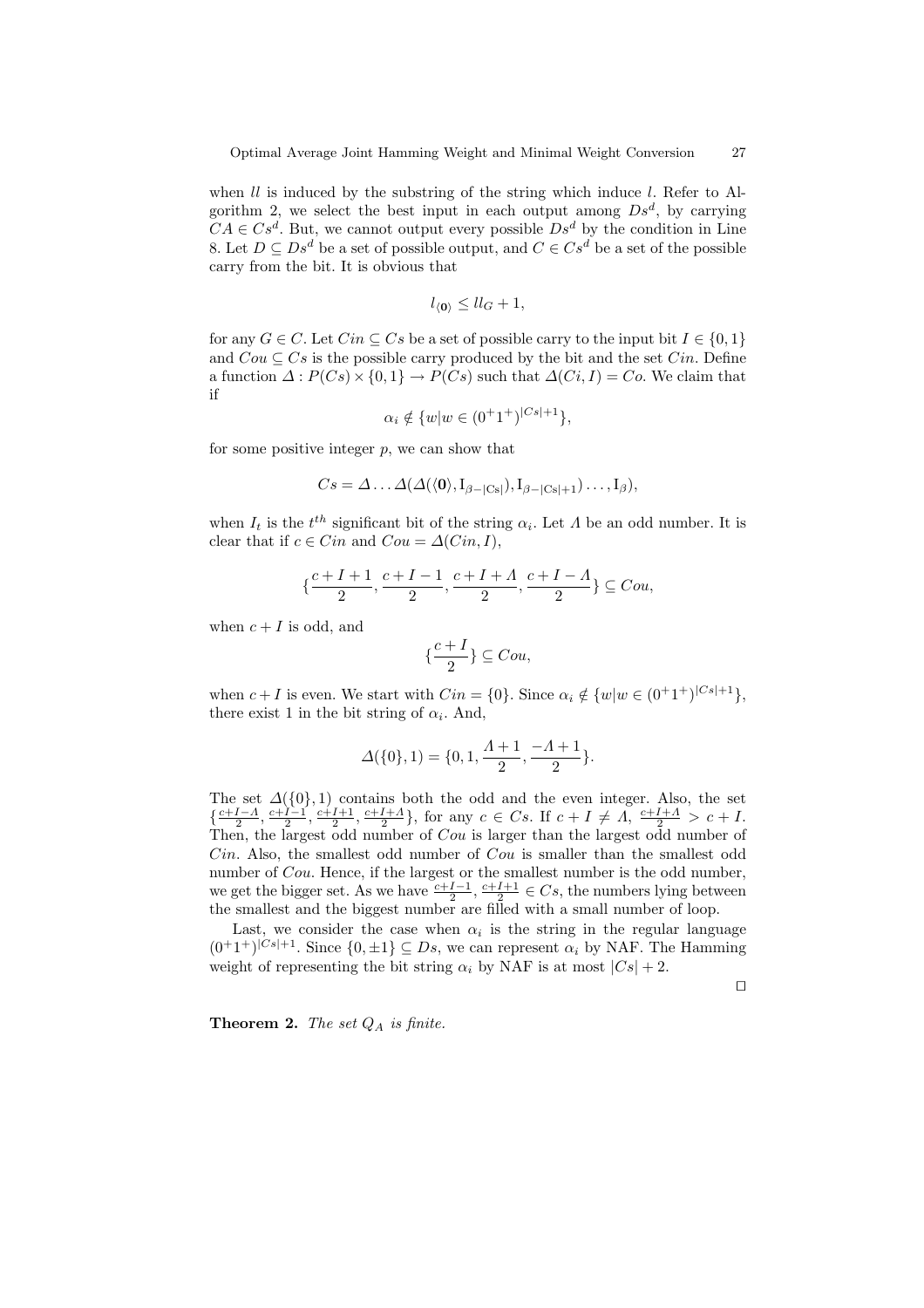*Proof.* Let  $lwa = \langle lwa_G \rangle_{G \in Cs^d}$  be a possible value of lw such that

$$
\alpha=\min_{G\in Cs^d}lwa_G.
$$

Let  $lwn = \langle lwn_G \rangle_{G \in Cs^d}$  such that

$$
lwn_G = lwa_G - \alpha,
$$

for any  $G \in Cs^d$ . It is obvious that lwn is equivalent to lwa, and they represent the same class in  $Q_A$ . The minimal value of lwn is 0, and the maximal value is c, as in Lemma 3. Then, there is  $(c+1)^{||Cs||^d}$  possible classes of lw. And, the number of the members of the set  $Q_A$  is bounded by that number.  $\square$ 

**Lemma 4.** For any possible values of  $lw = \langle lw \rangle_{G \in Cs^d}$ , there exists a sequence of members of  $\sigma_A$  such that

$$
\langle (lw, \langle \mathbf{0} \rangle, q_1), (q_1, \langle \mathbf{0} \rangle, q_2), \dots, (q_\beta, \langle \mathbf{0} \rangle, \text{lwc}) \rangle,
$$

where  $lw, q_1, \ldots, q_\beta, q_C \in Q_A$ .  $lwc = \langle lwc_G \rangle_{G \in Cs^d}$  is the constant value such that

$$
lwc_G = JW(E_m\{Ds, d\}(g_1, \ldots, g_d)),
$$

where  $G = \langle g_i \rangle_{i=1}^d$ .

*Proof.* For any possible values of lw, lwa  $\in Q_A$ . Let the inputs  $r_1, \ldots, r_d$  be as follows:

- Let  $n = max<sub>i</sub>(log<sub>2</sub>(r<sub>i</sub>)).$ 

– The first  $n - \alpha$  bits of the inputs,

$$
E_b n-1, d(r_1,\ldots,r_d),\ldots,E_b \alpha, d(r_1,\ldots,r_d),
$$

make the Markov chain be on that state lwa. As lwa is the possible value of  $lw$ , there always exists the bit string.

– The remaining of the bit string

$$
E_b\alpha-1,d(r_1,\ldots,r_d),\ldots,E_b0,d(r_1,\ldots,r_d)
$$

are  $\langle 0 \rangle$ .

We claim that if  $\alpha$  is large enough, the array lw is lwc when Algorithm 1 terminates.

First, we prove that

$$
lwc_G = lwa_{\langle \mathbf{0} \rangle} + JW(\langle g_1 \rangle, \dots, \langle g_d \rangle),
$$

if  $G \in Ds^d$ . That means the carry to the  $\alpha^{th}$  significant bit is  $\langle 0 \rangle$ . We assume contradiction that there exists any carry from the least significant bit  $K =$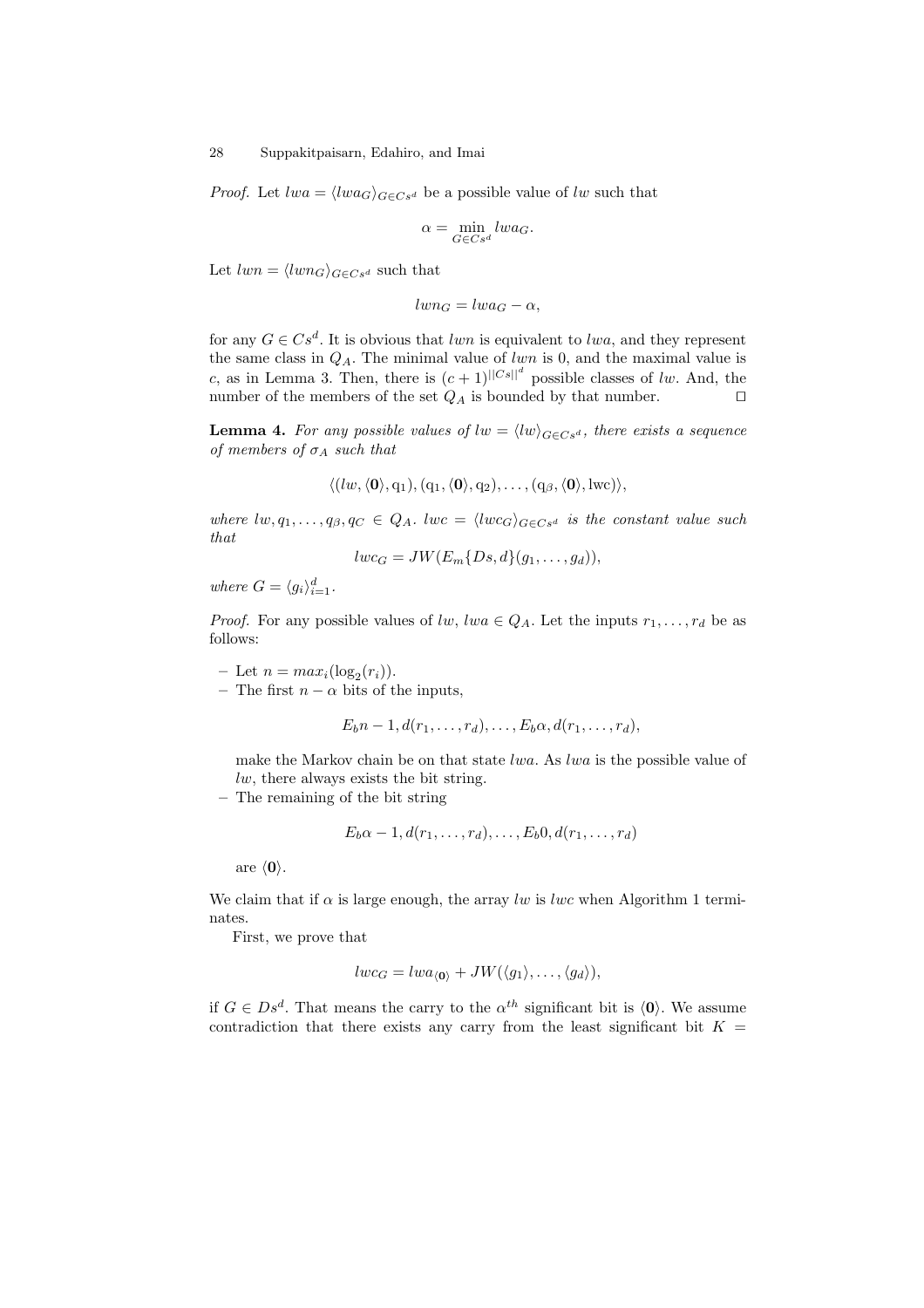$\langle k_i \rangle_{i=1}^d$  which make the joint weight lower. Let  $\beta$  be the joint Hamming weight of the zero-input part of the bit string,

$$
lwa_{\langle \mathbf{0}\rangle} + JW(E_m\{Ds, d\}(g_1, \ldots, g_d) < lwa_L + \beta,
$$

for some  $L \in Cs^d$  that can be carry to the  $\alpha^{th}$  when the carry from the least significant bit is K. It is obvious that  $L \neq \langle 0 \rangle$ , as

$$
\beta \geq JW(E_m\{Ds,d\}(g_1,\ldots,g_d).
$$

Similaryly, it is also obvious that the carry between the bit number t and  $t + 1$ is not  $\langle 0 \rangle$ .

Since  $Cs$  is a finite set, let

$$
\max Cs < 2^{\gamma}.
$$

And, let

$$
\alpha > (c+1)\cdot \gamma + \epsilon,
$$

when  $\epsilon$  is the length of the shortest string that can represent

$$
E_m\{Ds,d\}(g_1,\ldots,g_d).
$$

Let the first  $n - \alpha$  bits of  $r_1, \ldots, r_d$  can be converted to the integer as  $rf_1, \ldots, rf_d$ . Carrying  $L = \langle l_i \rangle_{i=1}^d$  makes us have to represent the number

$$
rf_1 \cdot 2^{\alpha} + l_1, \dots, rf_2 \cdot 2^{\alpha} + l_d
$$

using the prefix length  $n-1$  of the solution. Since  $l_i$  is less than  $2^{\gamma}$ , we cannot make the string that is all zeros between the bit number  $\gamma + 1$  to 1 represent the value. This means the joint Hamming weight of the sub-solution between the bit number  $\gamma + 1$  to 1 has to be more than 0.

Since the carry to the bit number  $\alpha$  cannot be  $\langle 0 \rangle$ , the carry from the bit number  $\gamma+1$  is not  $\langle 0 \rangle$ . As a result, the joint Hamming weight of the sub-solution between the bit number  $2\gamma + 2$  to  $\gamma + 2$  has to be more than 0. Similarly, the joint Hamming weight of the sub-solution between the bit number  $\alpha$  to the bit number 1 is more than  $c + 1$ .

From Lemma 3,

$$
lwa_L - lwa_{\langle 0 \rangle} < c.
$$

As  $\beta \geq c+1$ , and  $JW(E_m\{Ds, d\}(g_1, \ldots, g_d) \leq 1$ , this contradicts our assumption that

 $lwa_{(0)} + JW(E_m\{Ds, d\}(g_1, \ldots, g_d) < lwa_L + \beta.$ 

When,  $G \notin Ds^d$ , we start with the bit number  $\epsilon$ , and use the same method to prove this lemma.  $\Box$ 

Lemma 5. The Markov chain constructed by Algorithm 3 always has one sink component.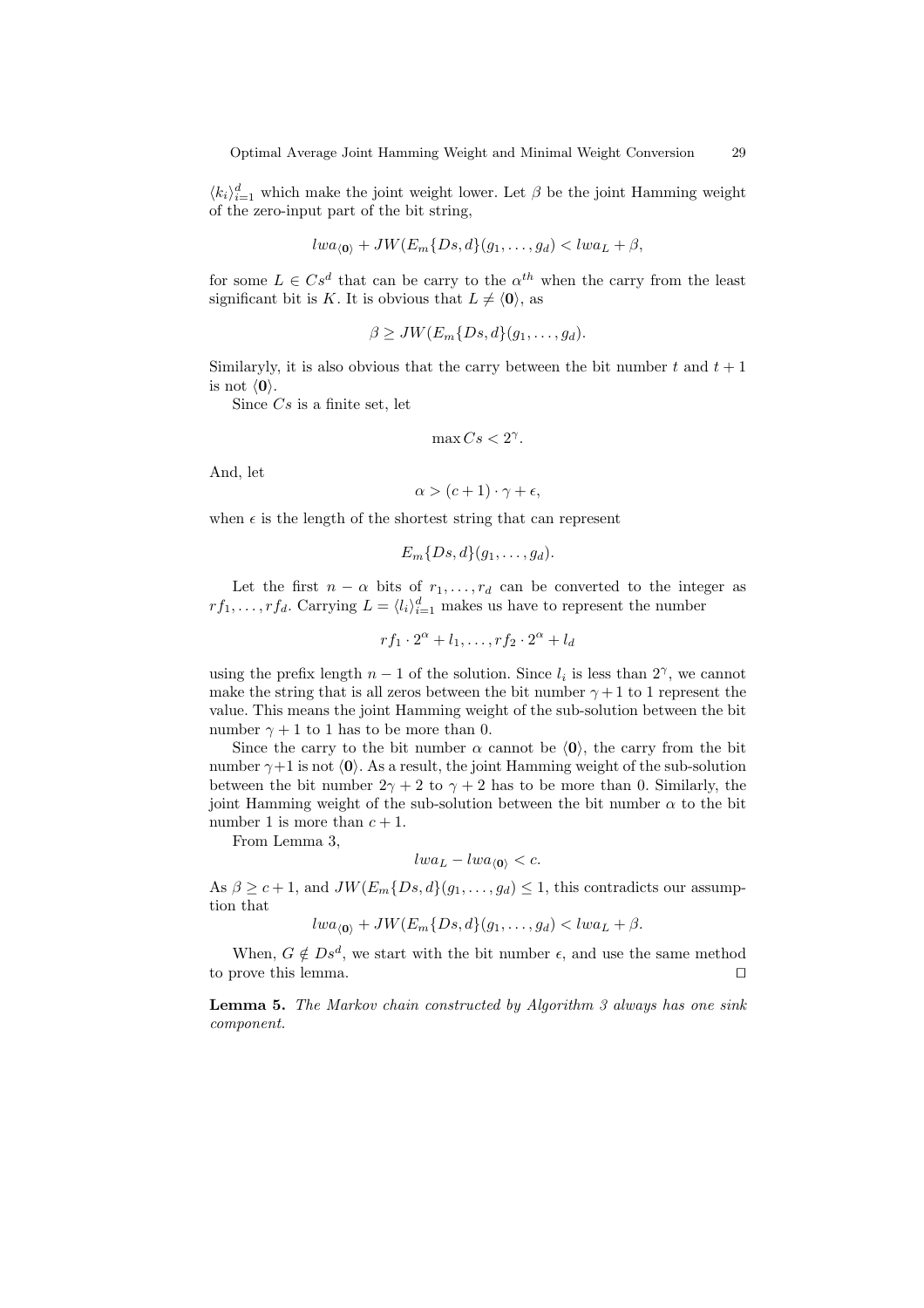*Proof.* The component in the Markov chain the set  $S \subseteq Q_A$  such that for all  $p, q \in S$ , there exists a path from p to q and from q to p.

The sink component is the component such that there are no edge from the component to the remaining part of the Markov chain.

From Lemma 4, we can conclude that there always exists a state that is reachable from every states in the Markov chain. And, all states that are reachable from that state form a component. The component is the sink component. If there exists a path from some nodes in the component, the inbound of the path should also be included in the component.

Since there always exists the path from all nodes to that sink component, it is impossible that the Markov chain has more than one sink components.  $\square$ 

**Lemma 6.** Let  $lwc = \langle lwc_G \rangle_{G \in Cs^d}$  such that

$$
lwc_G = JW(E_m\{Ds, d\}(g_1, \ldots, g_d)).
$$

Then,

This imply that

 $(lwc, \langle 0 \rangle, \text{lwc}) \in \sigma_A$ .

Proof. In the proof of Lemma 4, we show that if

$$
\alpha > (c+1)\cdot \gamma + \epsilon,
$$

the Markov chain will be at the state *lwc*. We use the similar way to prove that this property also holds when

$$
\alpha > (c+1) \cdot \gamma + \epsilon + 1.
$$

$$
(lwc, \langle 0 \rangle, \text{lwc}) \in \sigma_A.
$$

 $\Box$ 

Proposition 1. (Corollary 2.5 of [18]) If the Markov chain is irreducible, all states have the same period.

**Proposition 2.** (Theorem 5.3 of  $\vert 17 \vert$ ) Any irreducible and aperiodic Markov chain has exactly one stationary distribution.

Theorem 3. The Markov chain A generated by Algorithm 3 has exactly one stationary distribution.

*Proof.* Let S be a sink component of the Markov chain  $A$ . Lemma 5 shows that S is unique. As the remaining part of the Markov chain  $A - S$  has paths to the sink component with the positive probability, and there is no path from the sink component by the definition. It is obvious that in the stationary distribution of all states in  $A - S$  is zero.

Then, it is left to prove that  $S$  has exactly one stationary distribution. By Proposition 2, we need to show that  $S$  is irreducible and aperiodic.